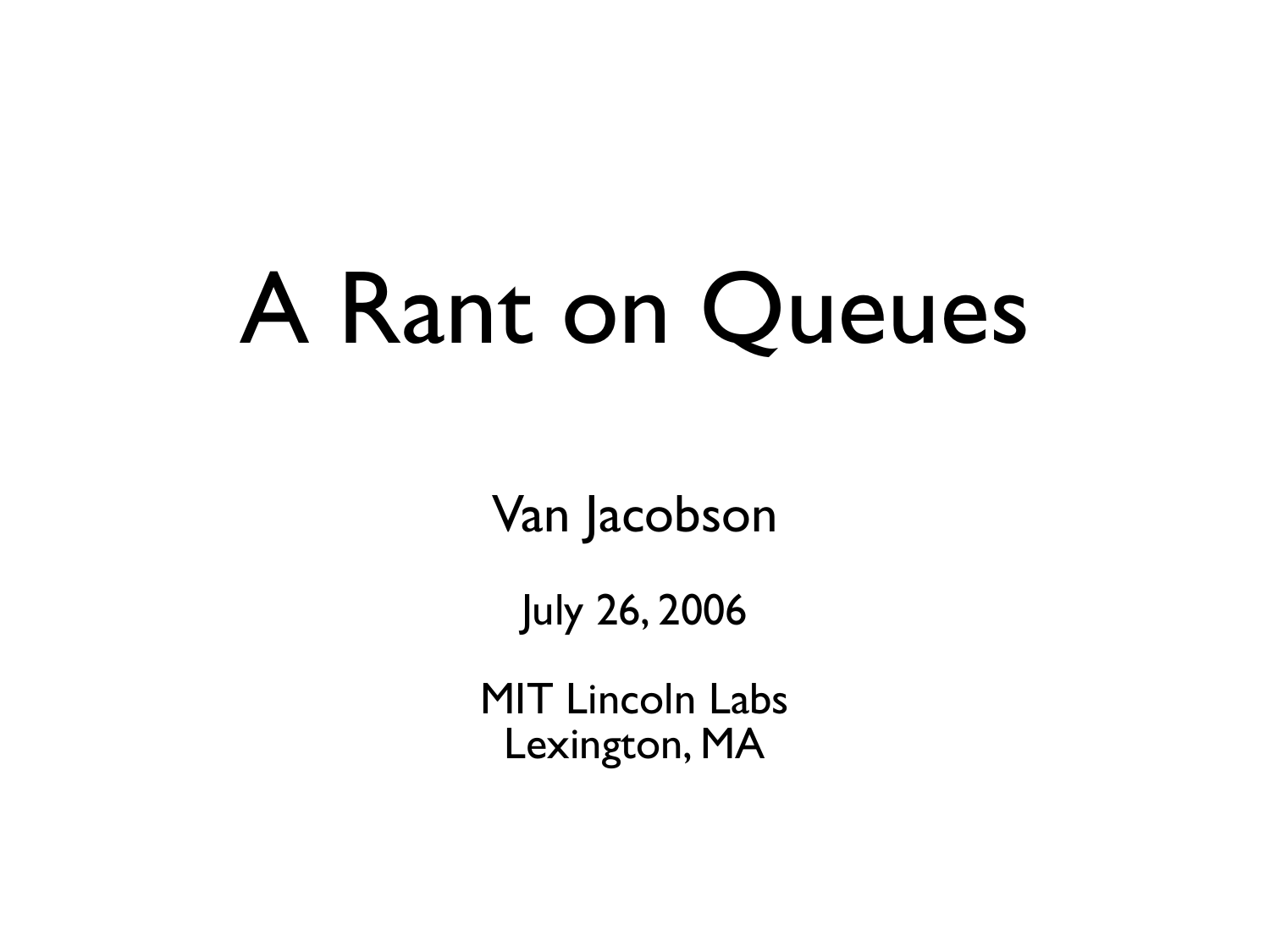

- Unlike the phone system, the Internet supports communication over paths with diverse, time varying, bandwidth.
- This means we often have to connect a fire hose to a soda straw.

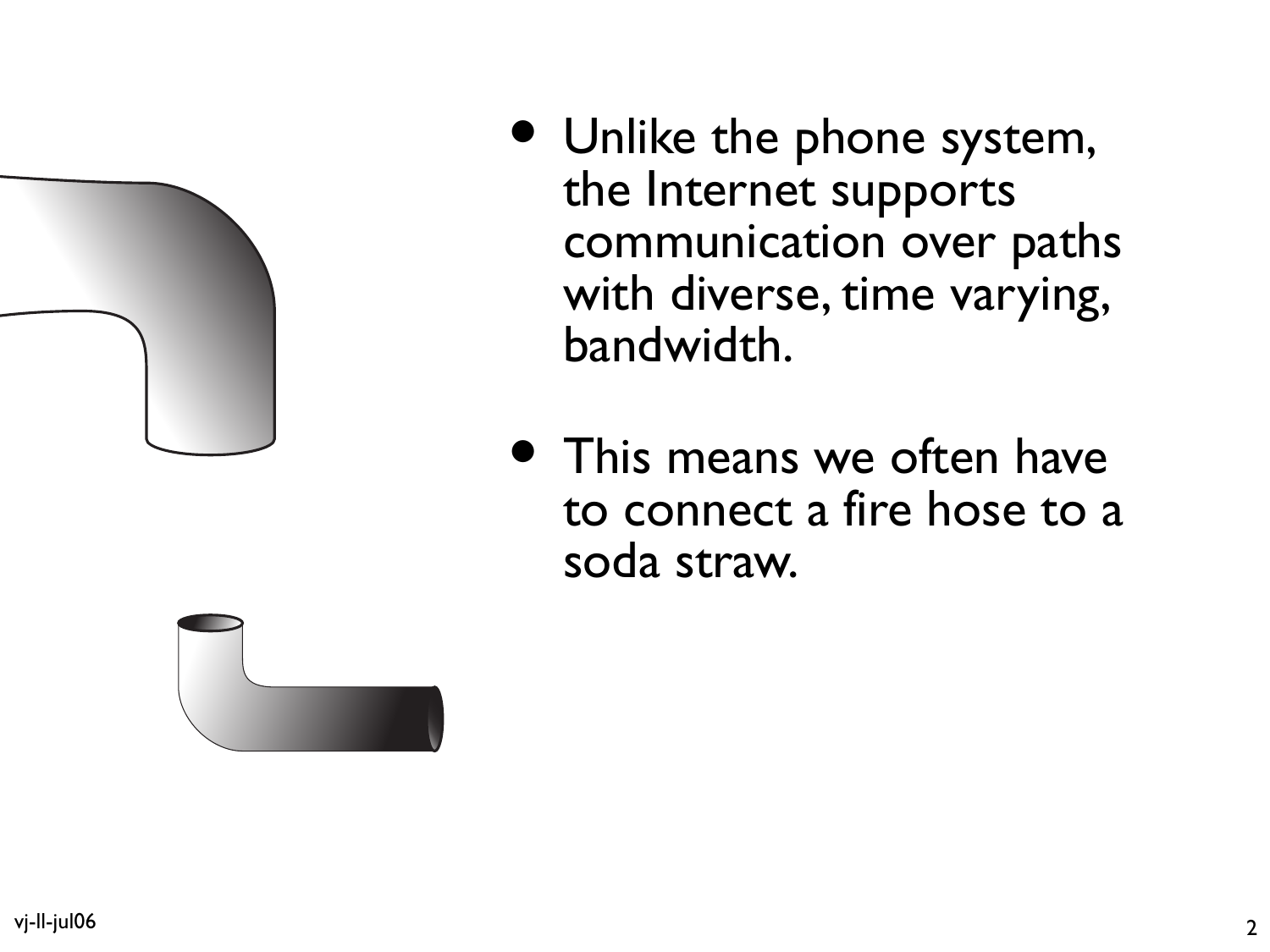

- Unlike the phone system, the Internet supports communication o ver paths with diverse , time varying, bandwidth.
- This means we often have to connect a fire hose to a soda straw.
- This kind of plumbing needs an adapter. The adapter is called a *queue* .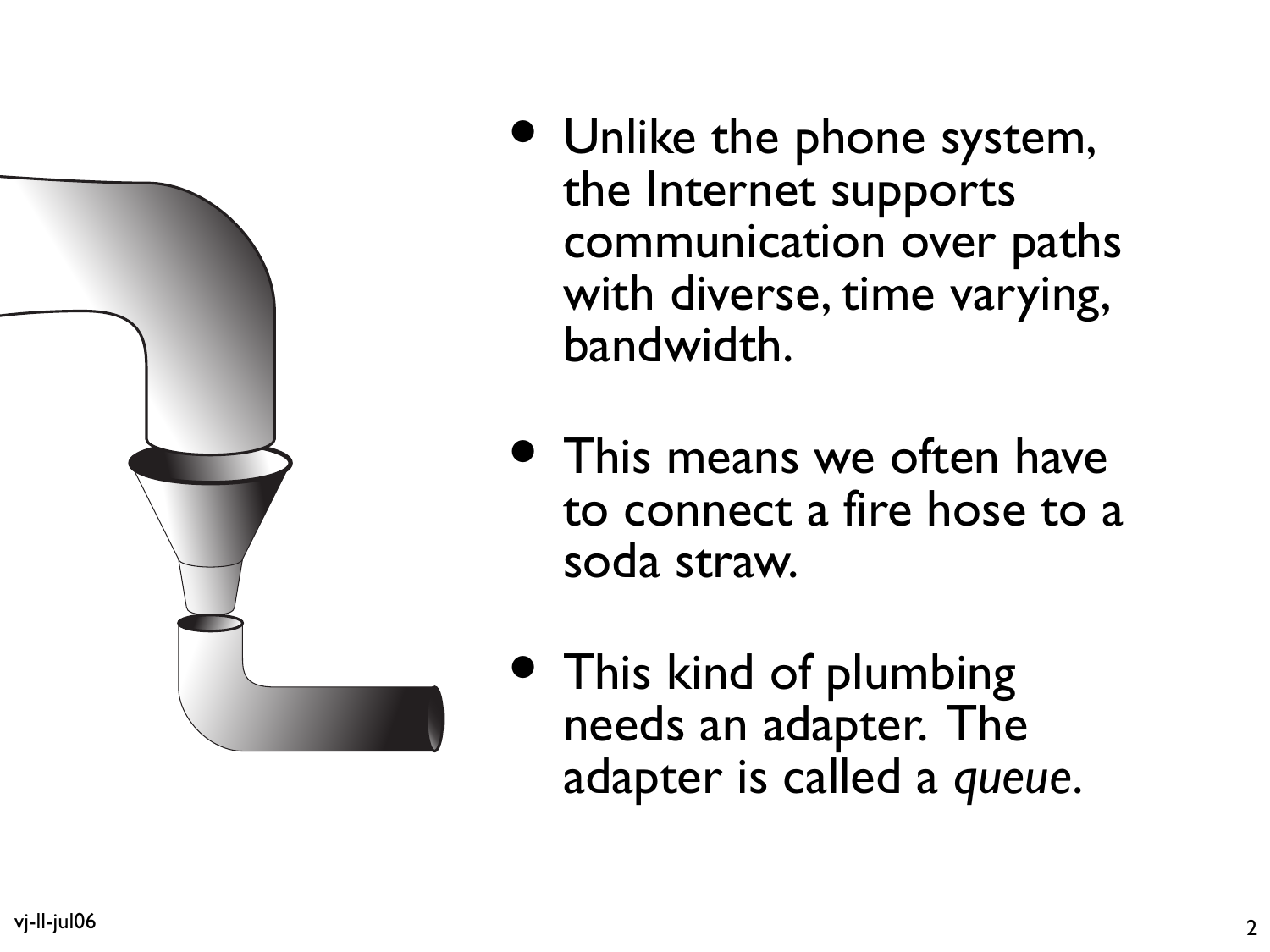# How a real queue works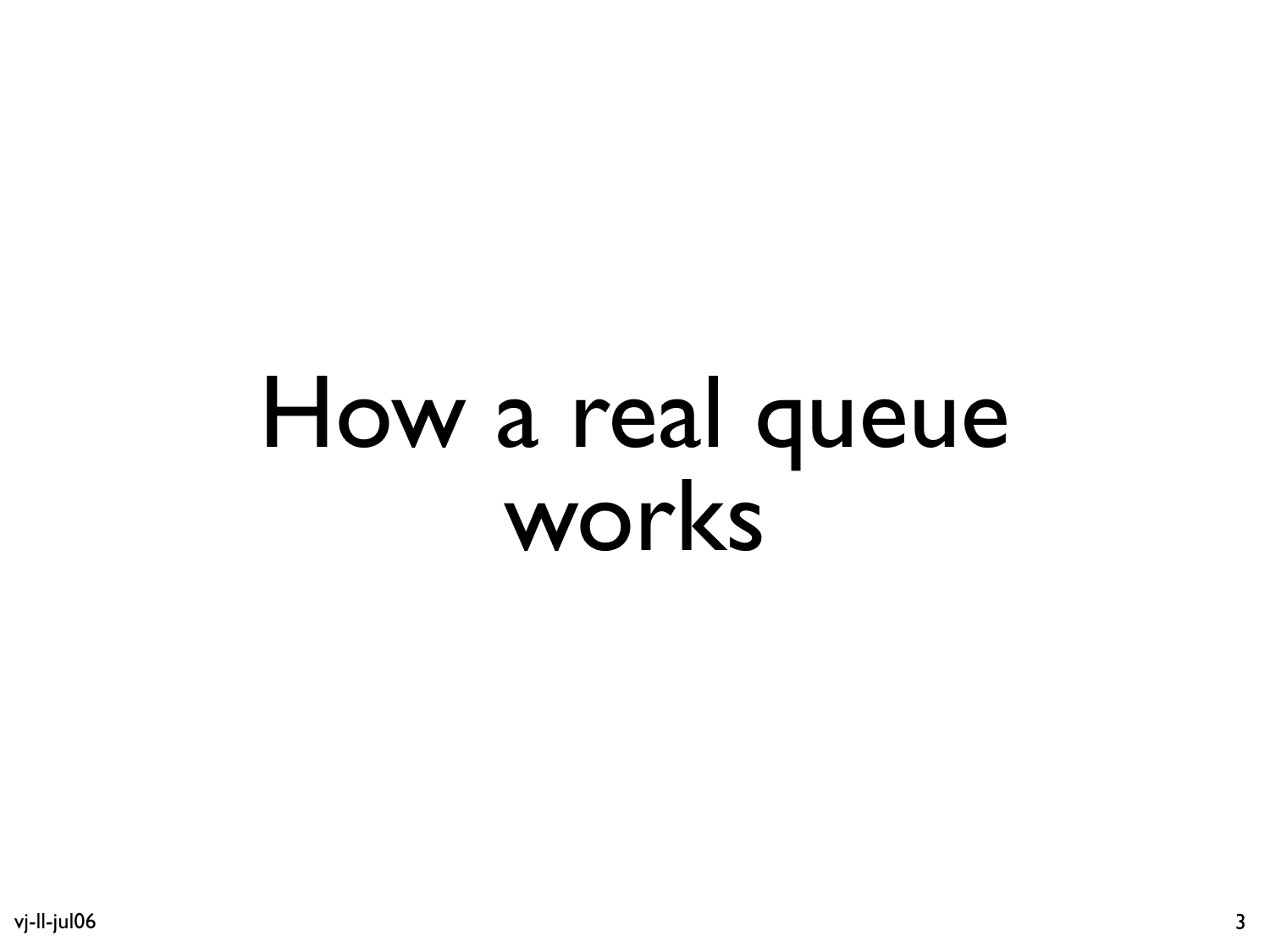# Sender injects a window's worth of packets

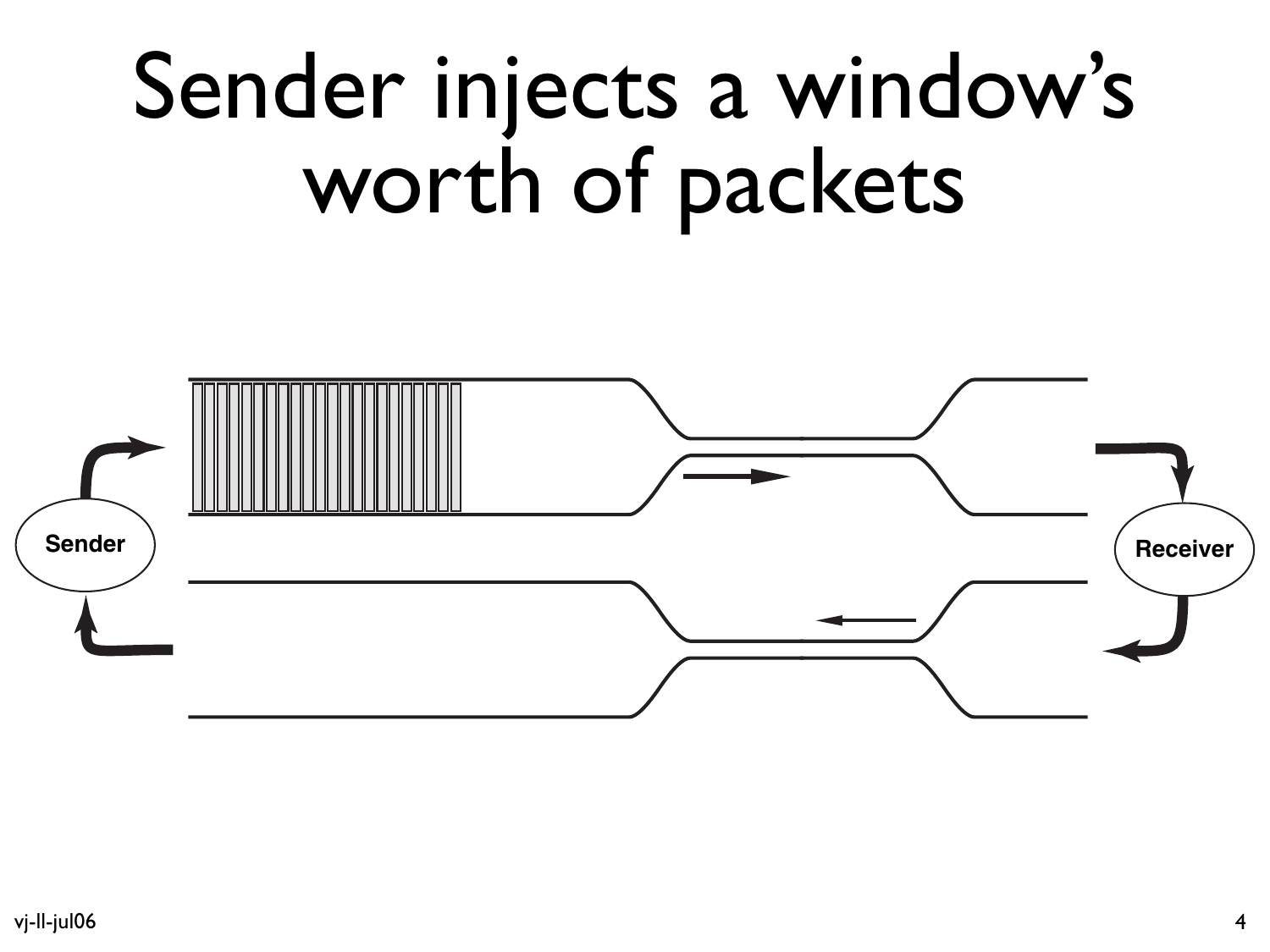# Packets reach high to low bandwidth transition

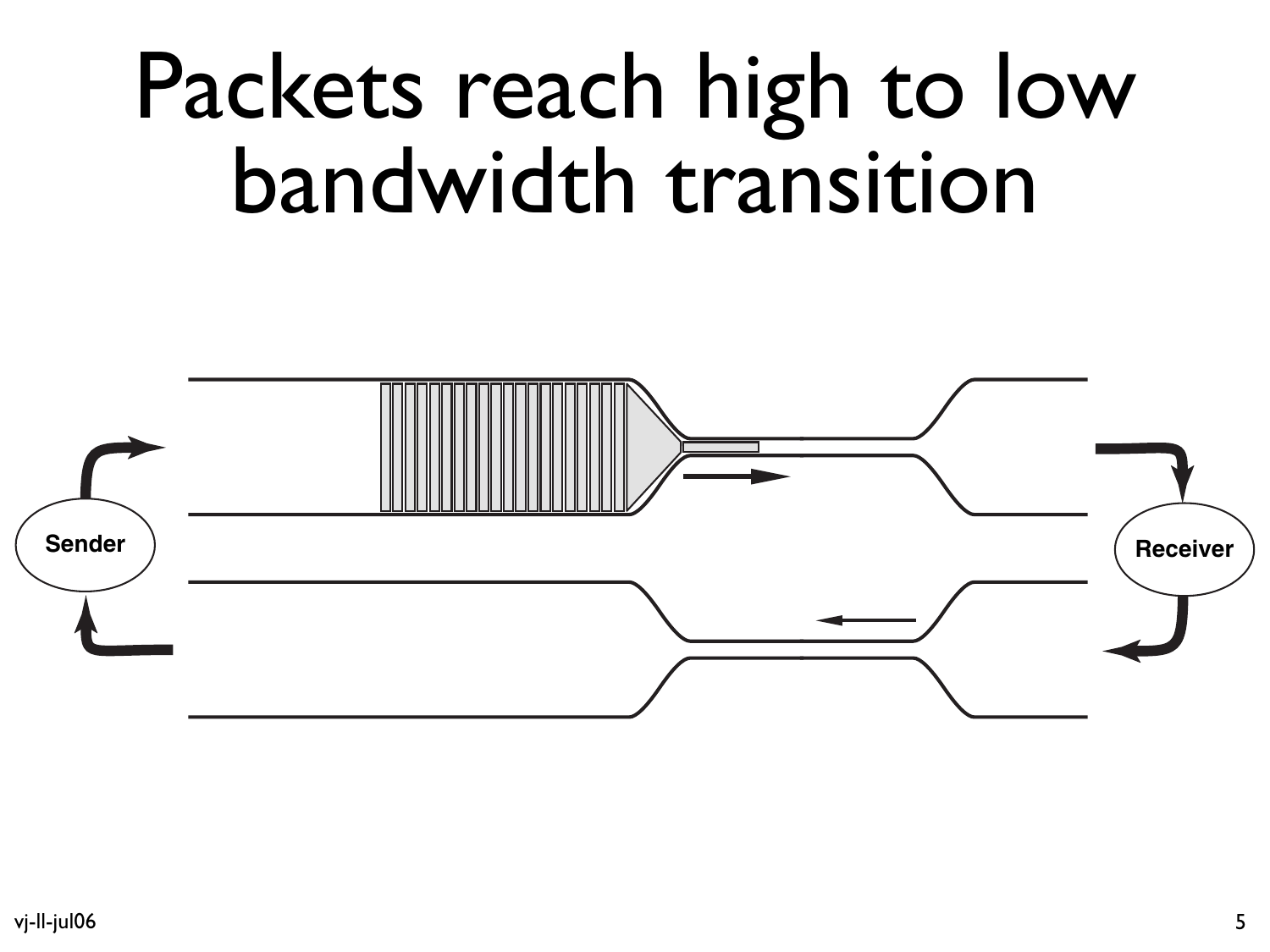## First ack returns and releases next data packet

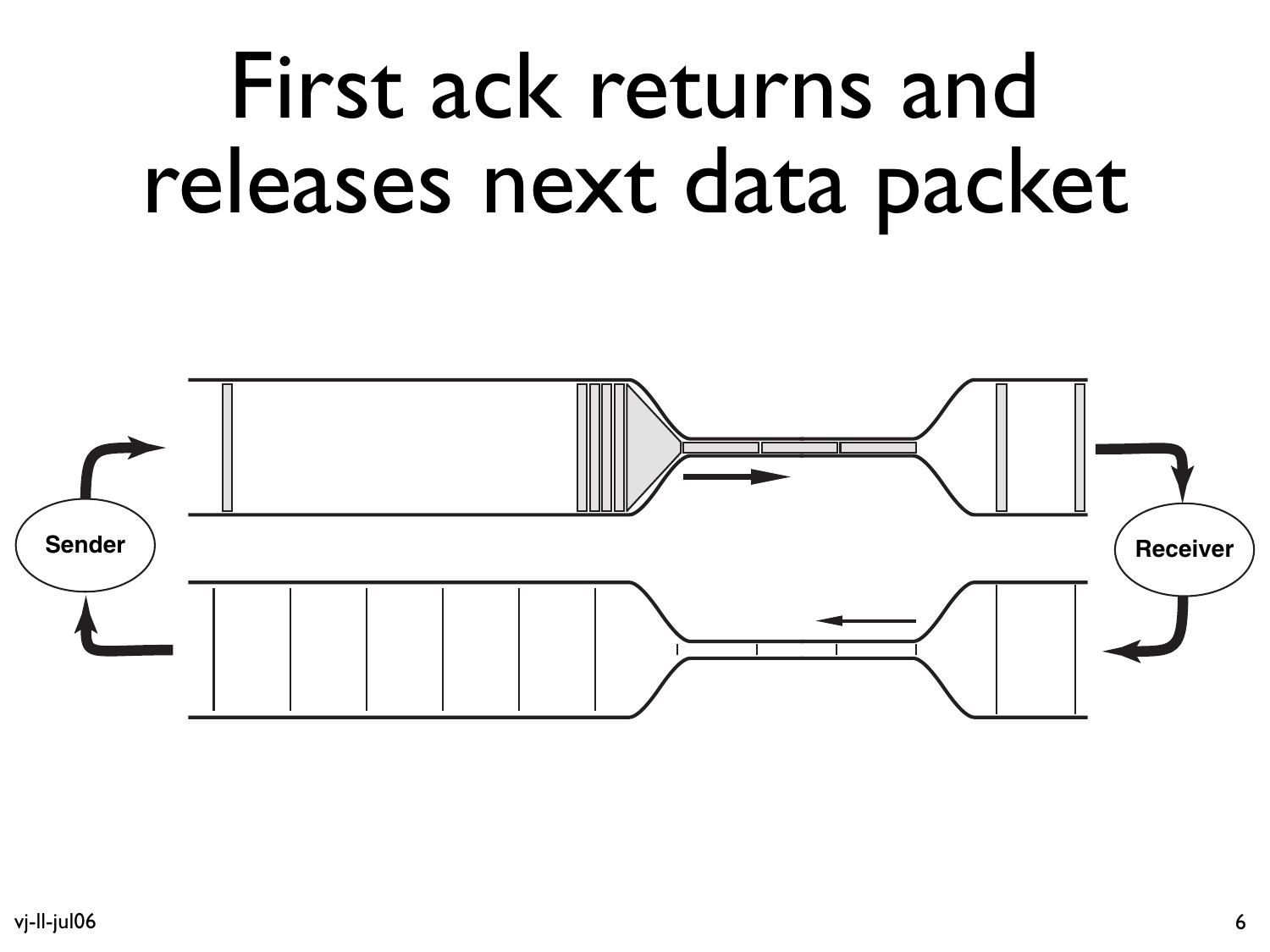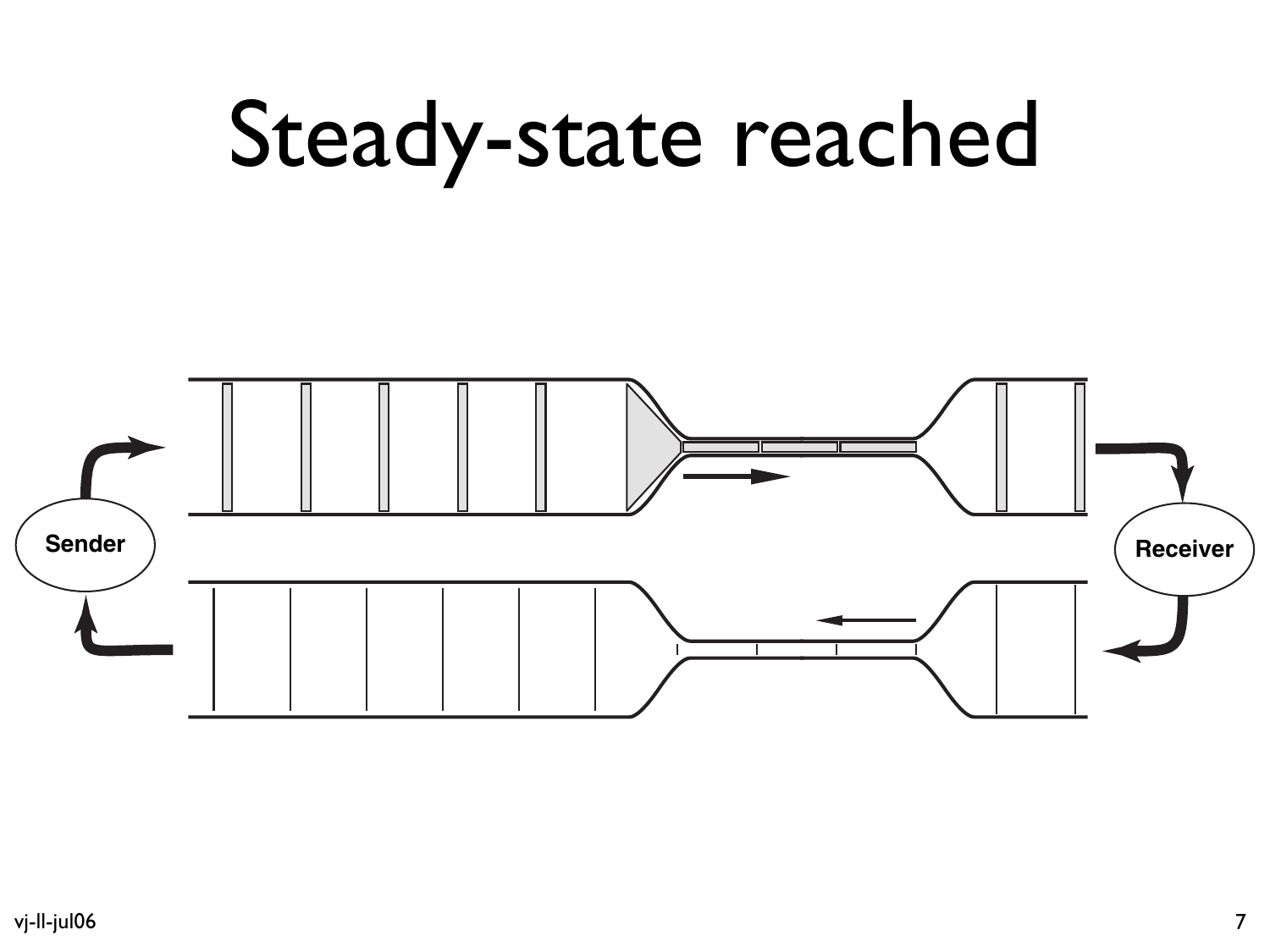- The amount of data that has to be in transit to run at 100% utilization is the bottleneck bandwidth times the sender-receiversender round-trip delay (this is called the *bandwidth\*delay product*).
- The bottleneck has to have this much buffer to handle the start up transient.
- What happens if it doesn't?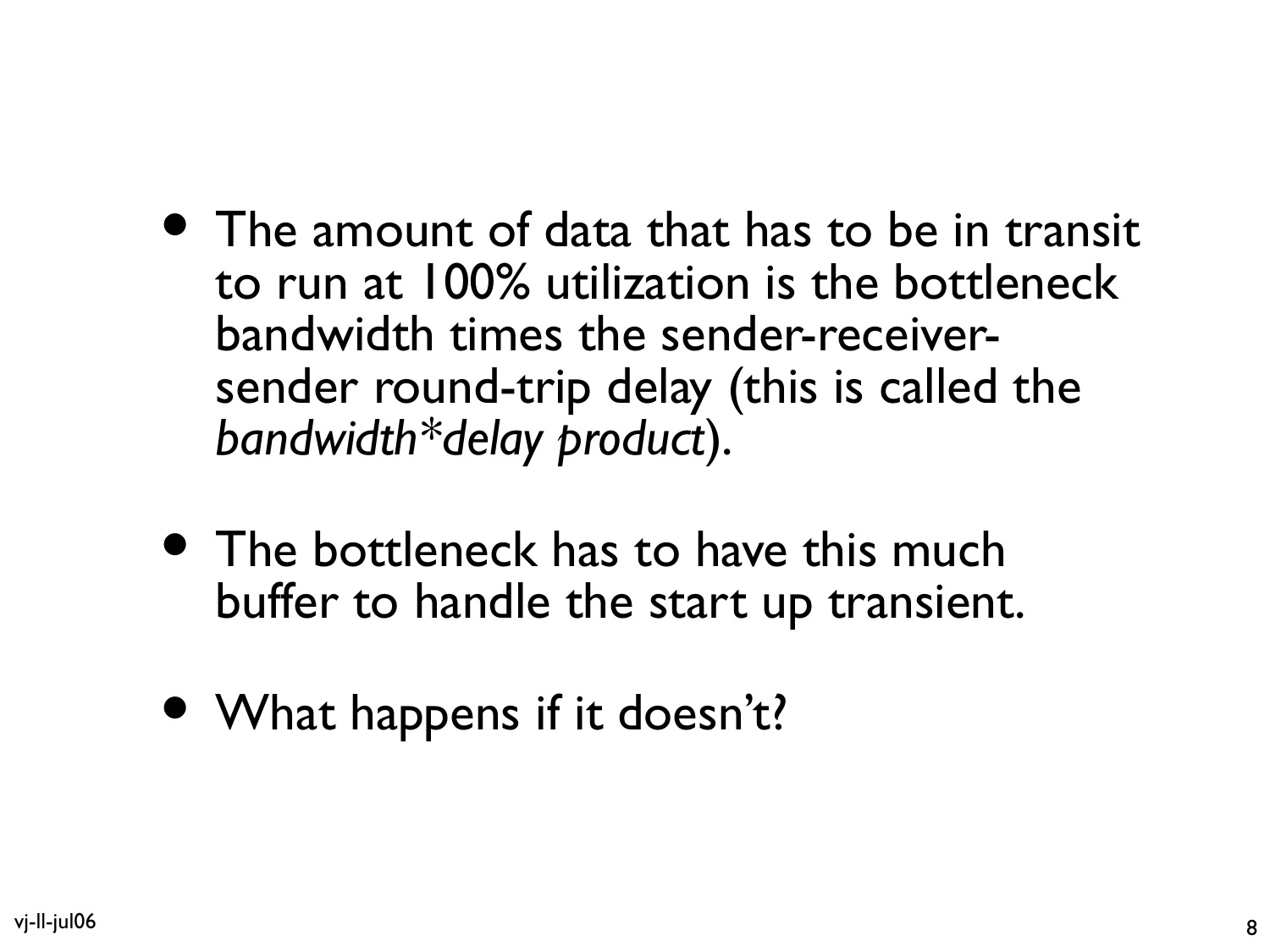

(averaged 100 Bytes/sec on a 8 KByte/sec link)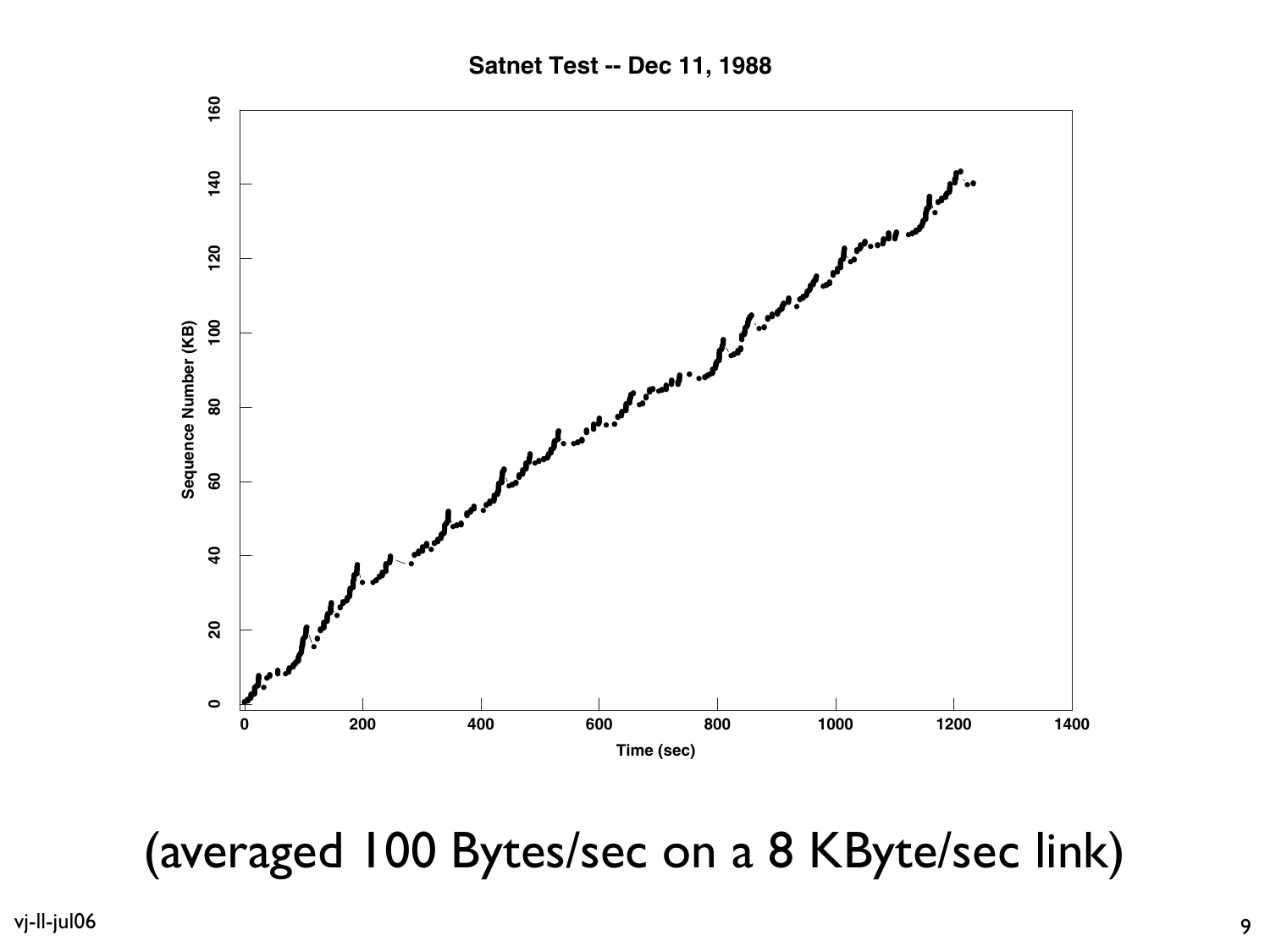**Satnet Test -- Dec 11, 1988 (Detail)**

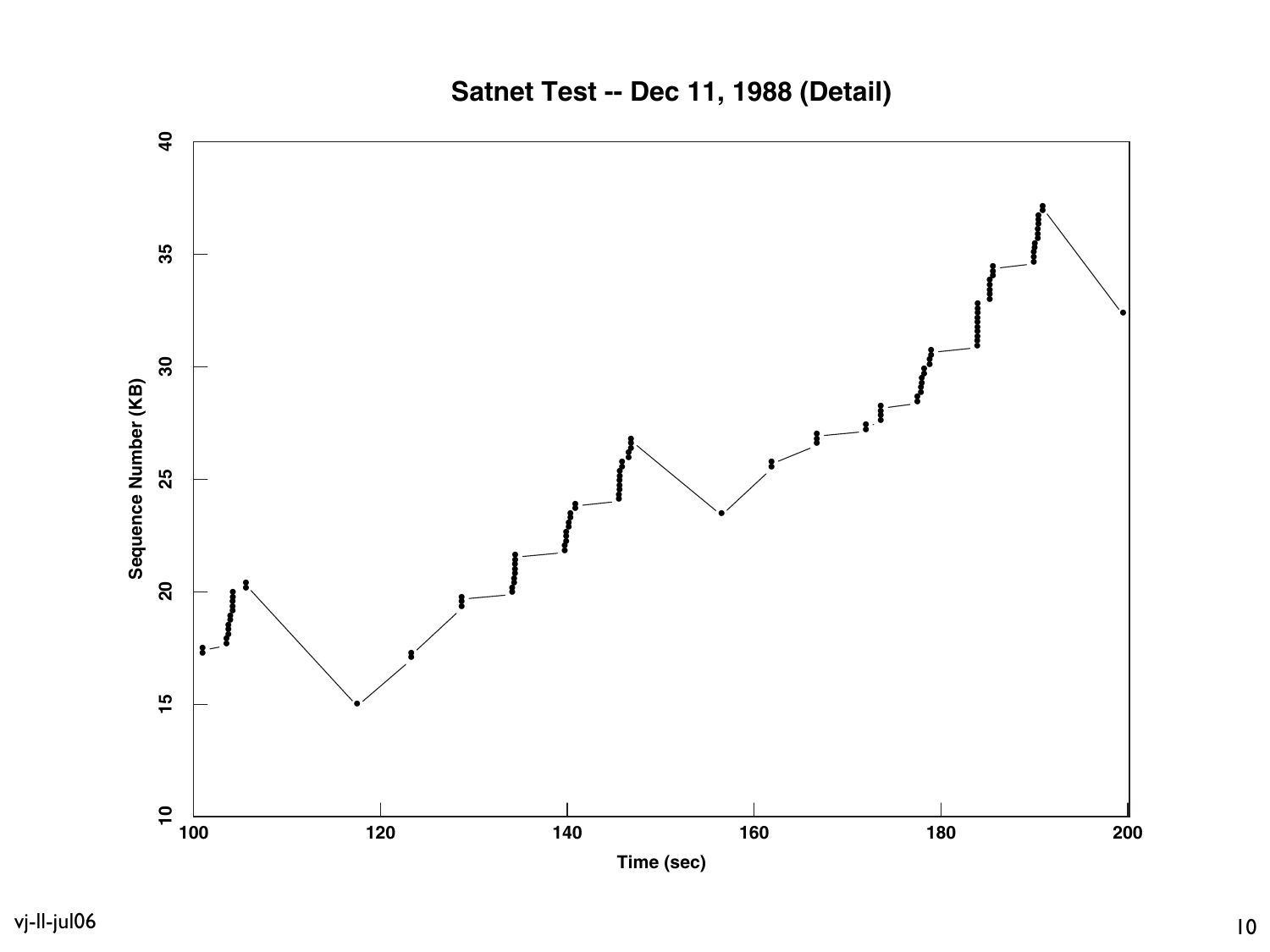### How does the queue behave vs. time?

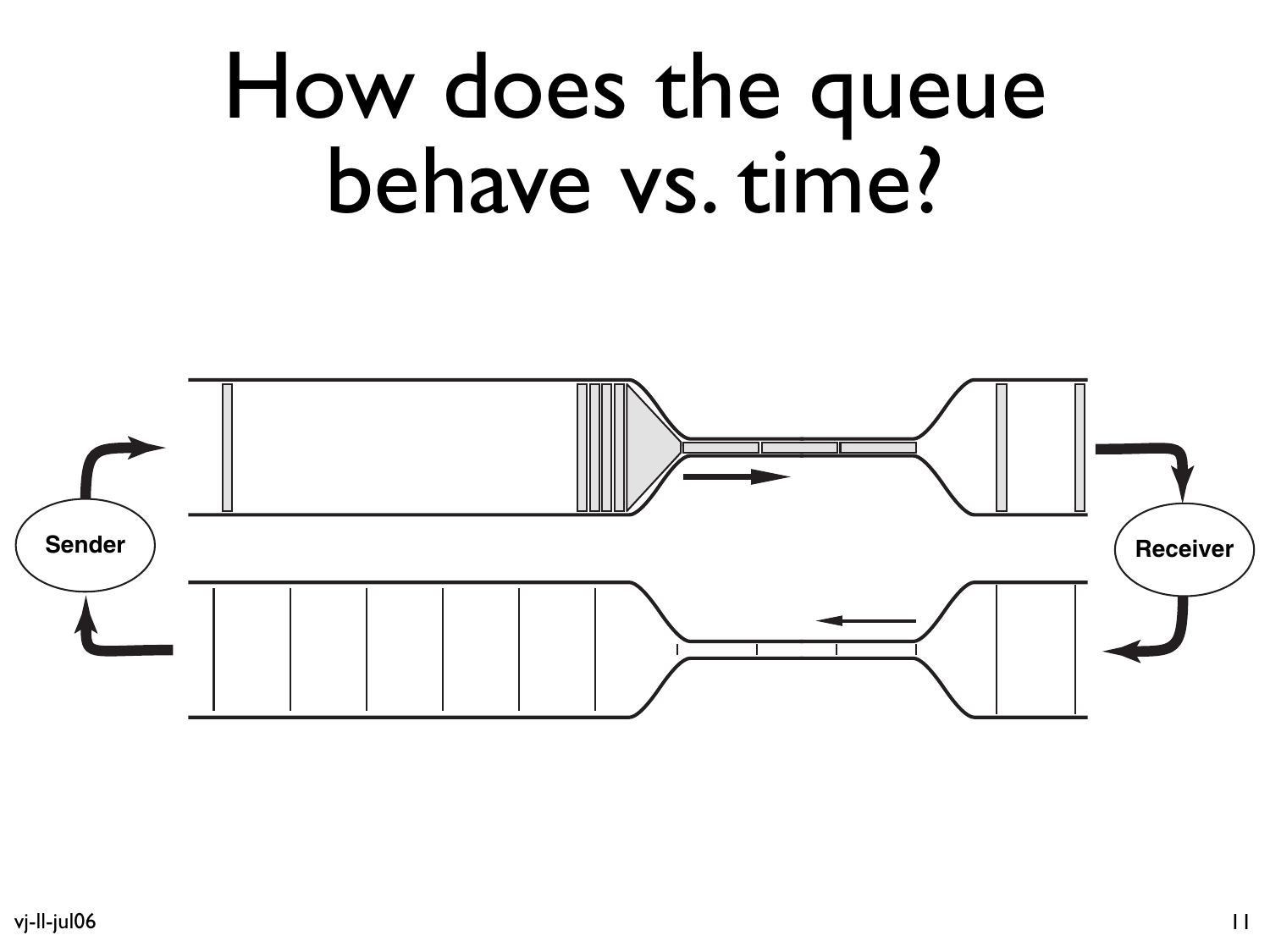# Queue behavior at the fast-to-slow transition

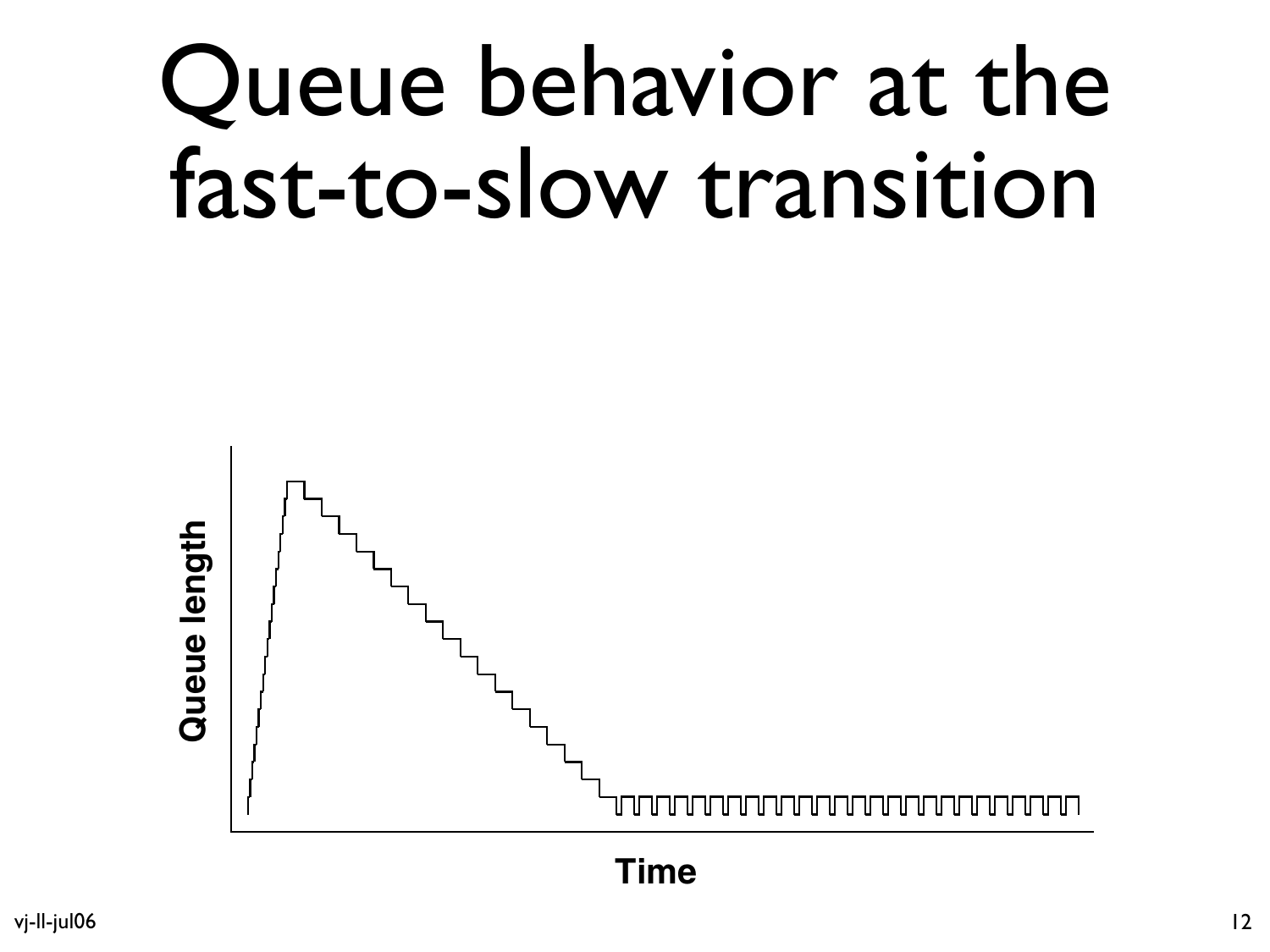# Queue behavior at the fast-to-slow transition

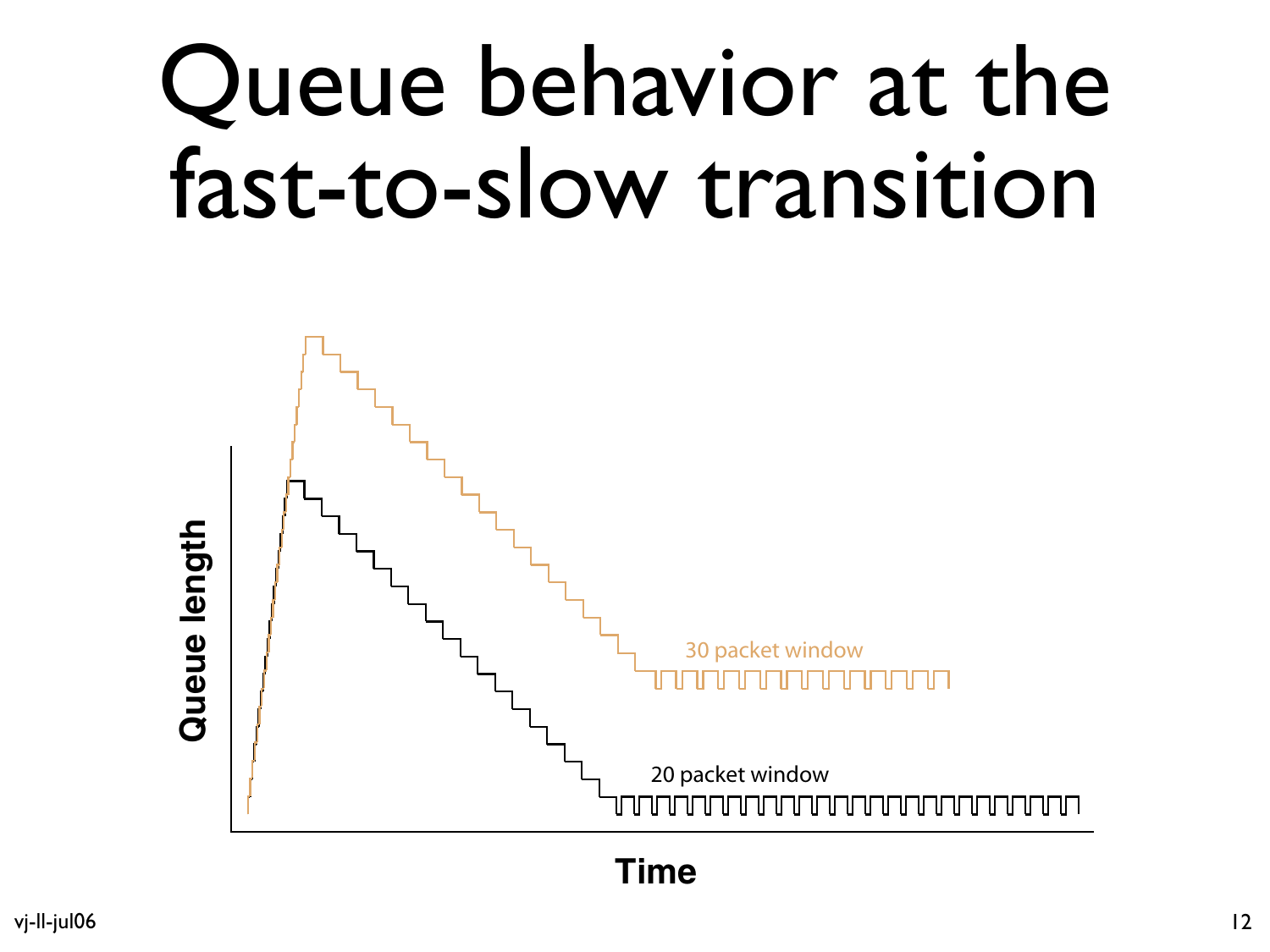# Queue behavior with ack-per-window receiver

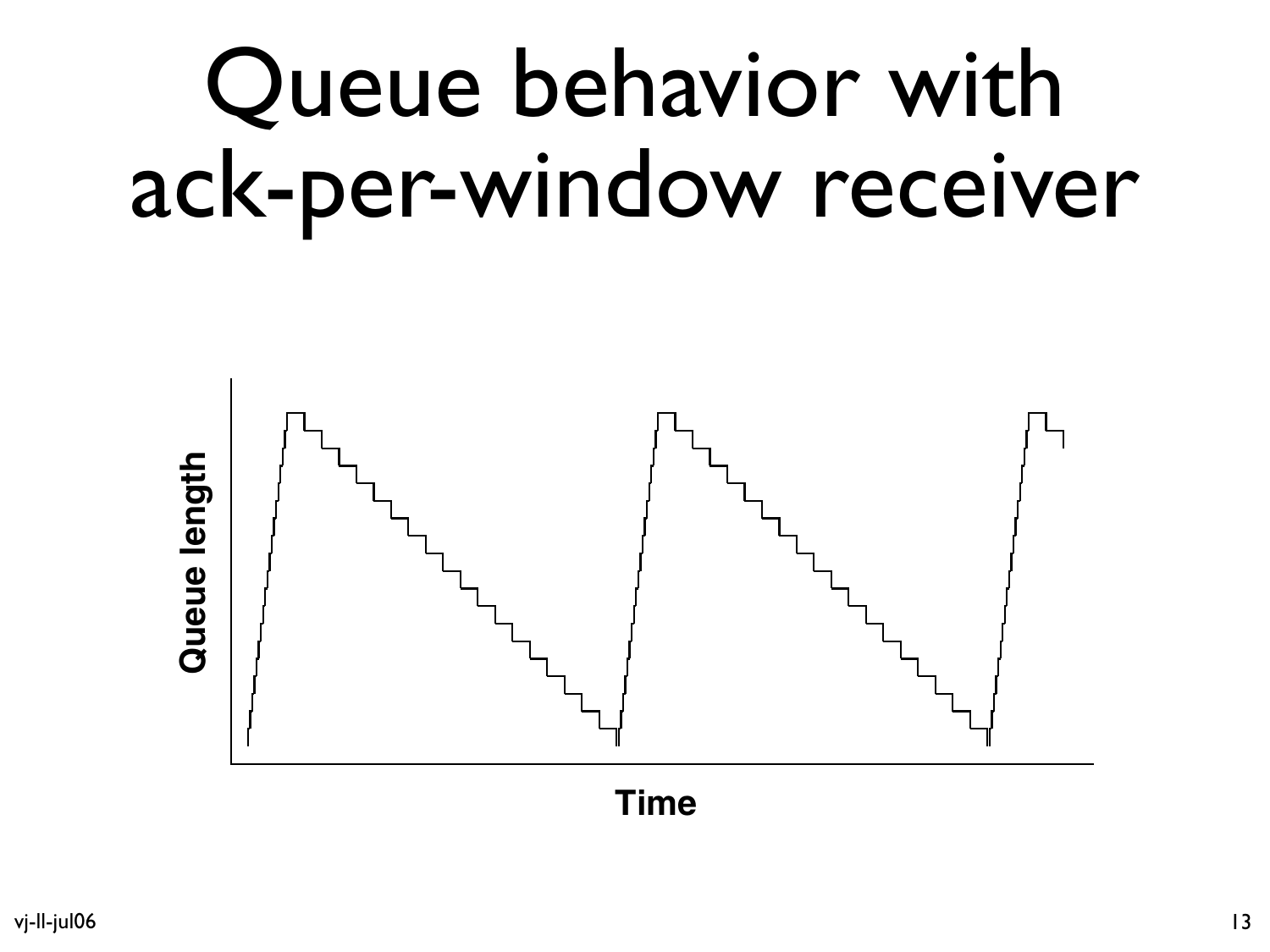Three minor (and completely standard) variations in protocol implementation give three wildly different average queue lengths.

I.e., the average queue length contains *no* information about demand or load.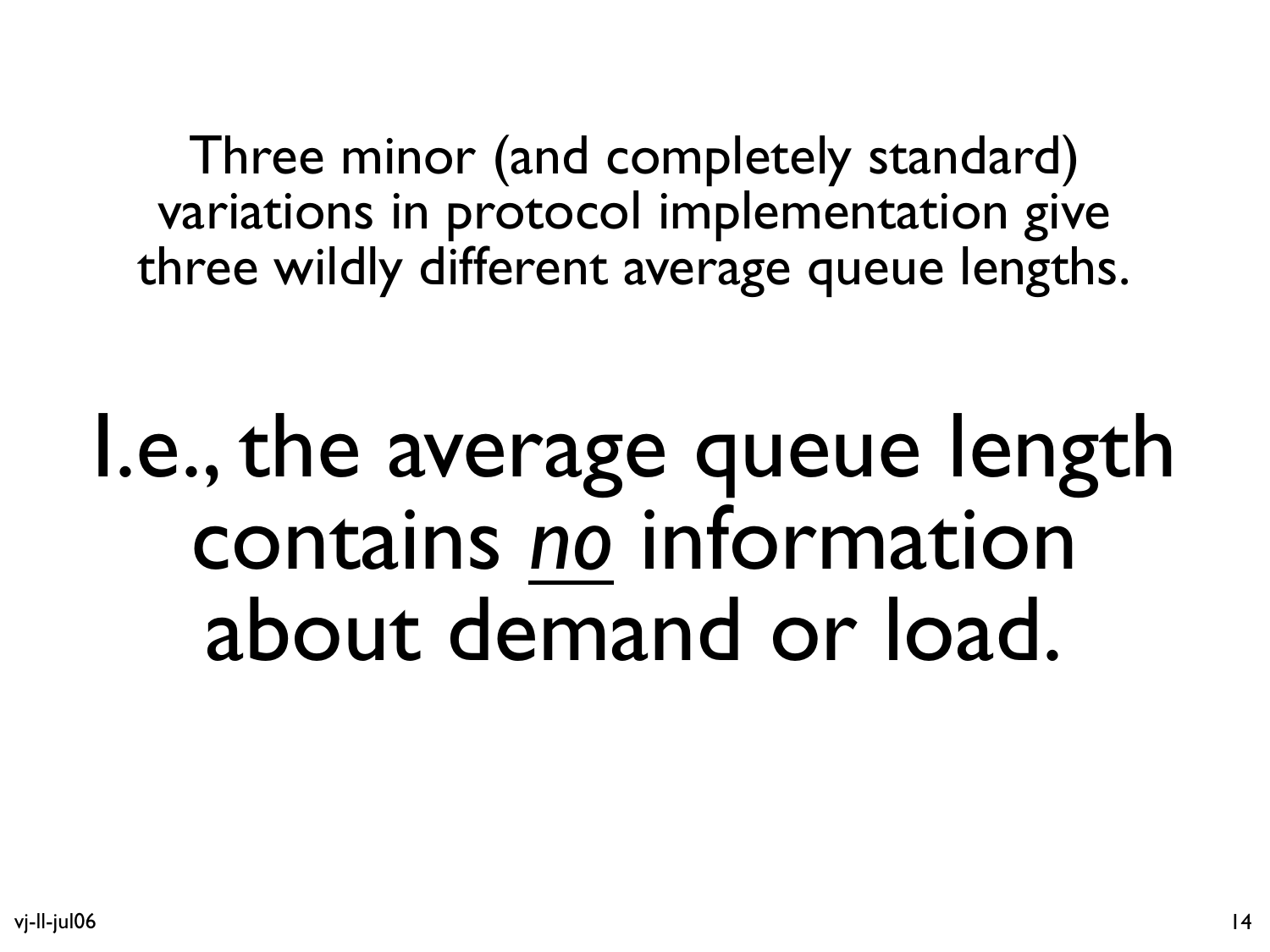# A mathematical digression ...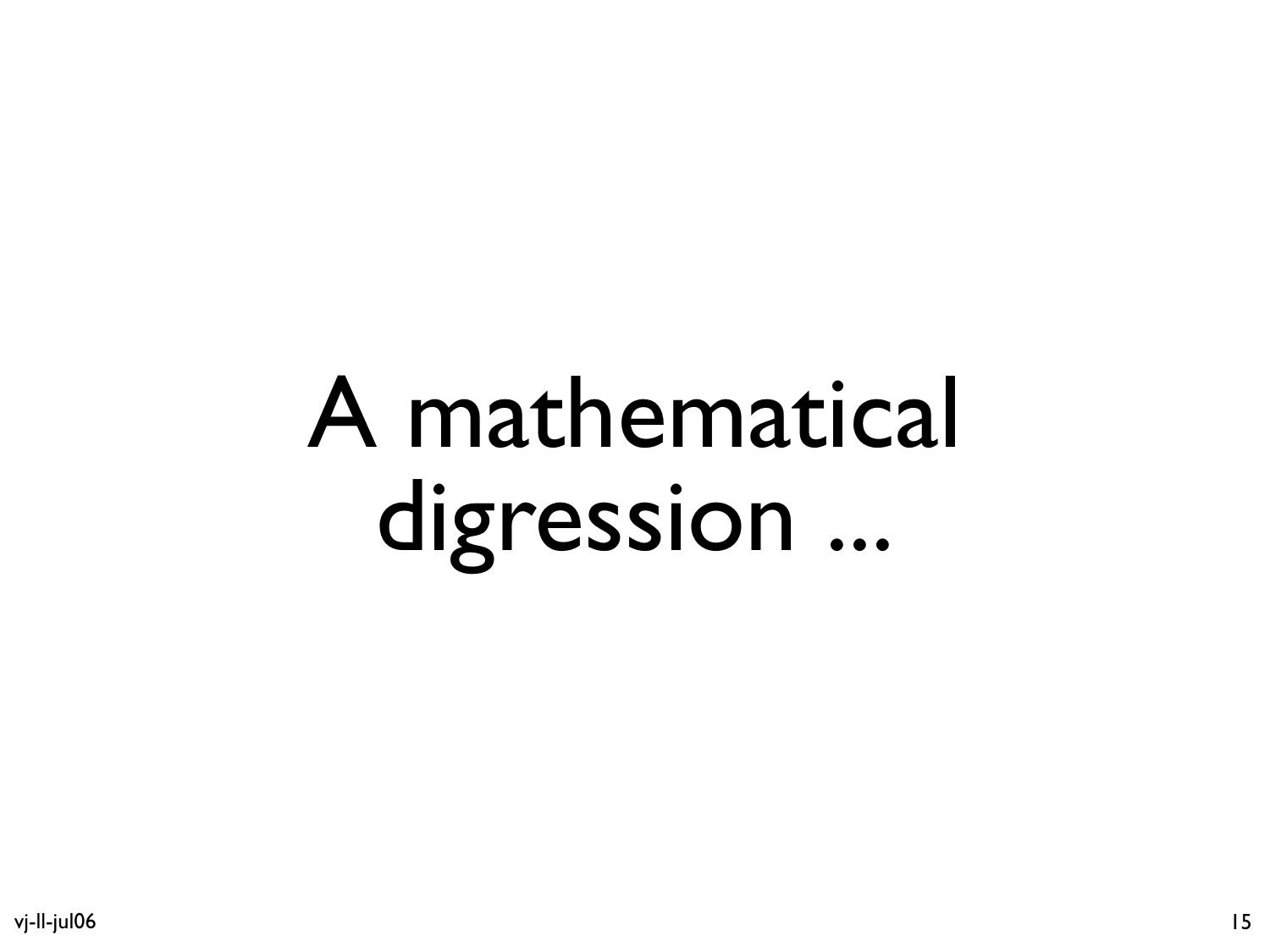# $\int [A(t) - D(t)]$

- A queue is the integral of the difference between an arrival process & a departure process.
- For packet network queues, D is usually deterministic and A is some sort of random mixture process.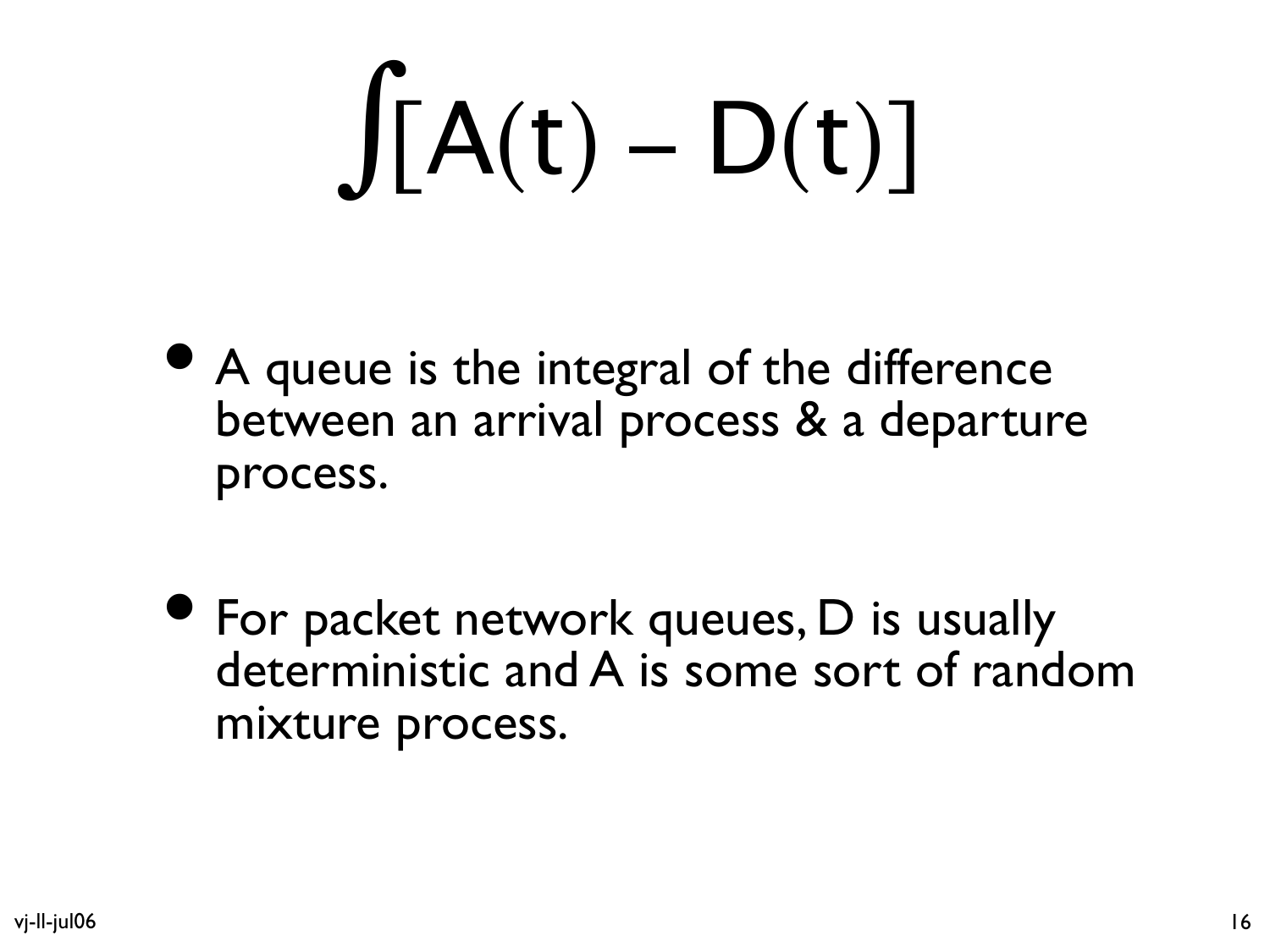#### The Poisson arrival process is beloved by academics the world over



- It describes a low density, IID, uniform random collection of stuff.
- 'Uniform random' means the interarrival time is distributed as  $e^{-\lambda t}$ .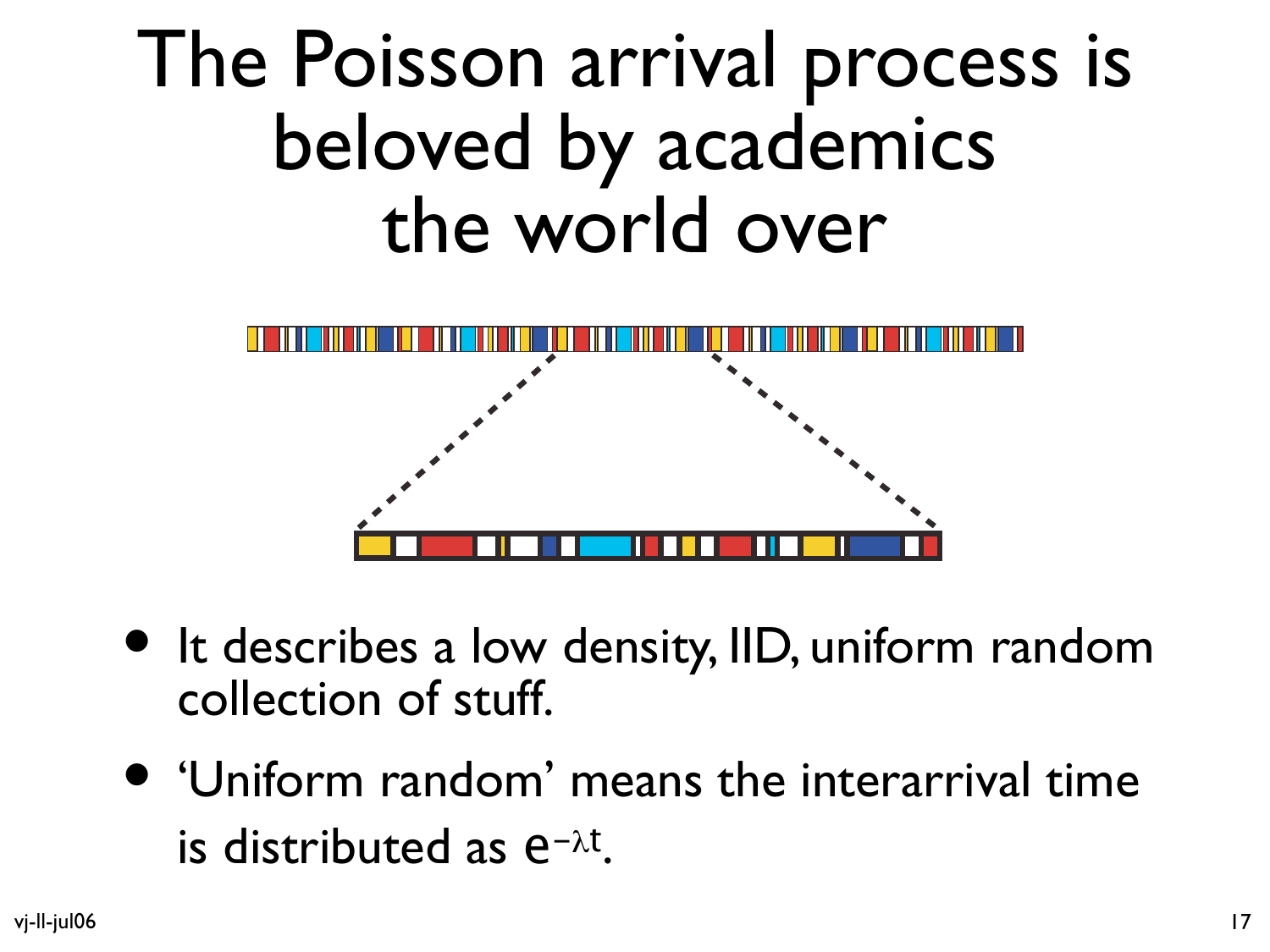#### For a Poisson process, queue length is a function of demand

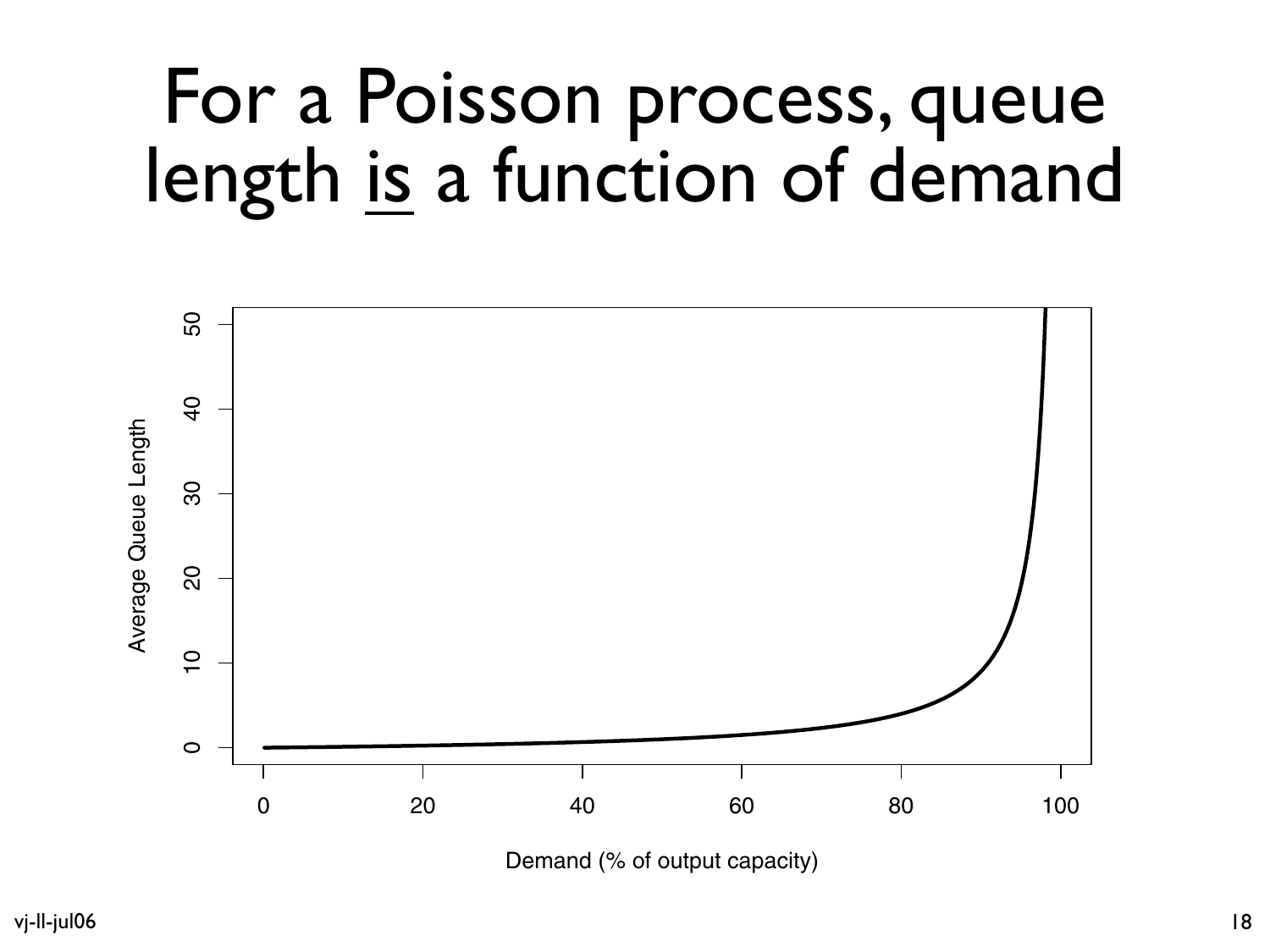### In fact, inverse queue length is a linear function of 1/λ



vj-ll-jul06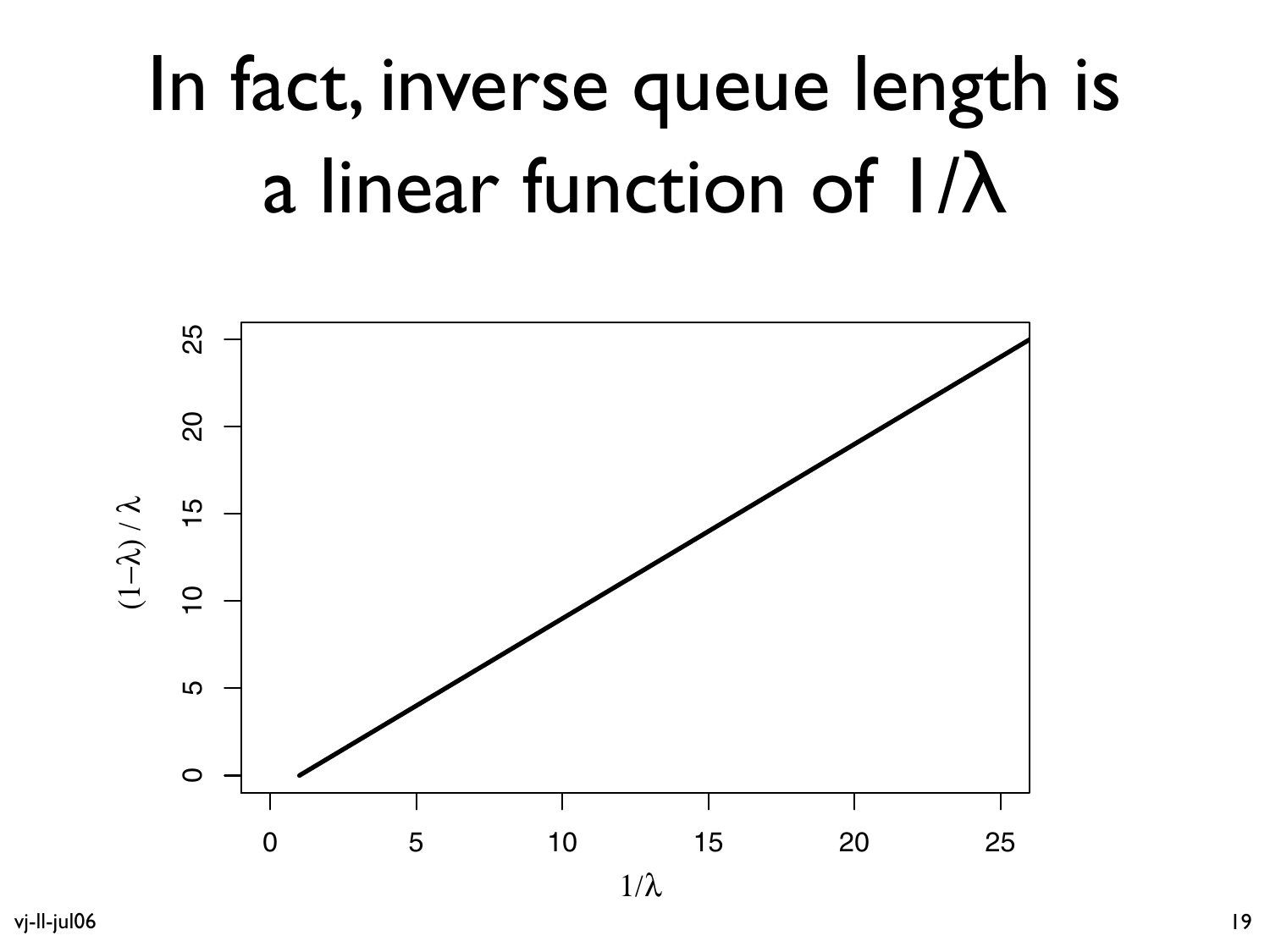### For years people have used queue length as a proxy for load in network controls

- In theory this shouldn't work at all
- In practice it sometimes sort of works because the internet protocols are robust in the face of foolishness.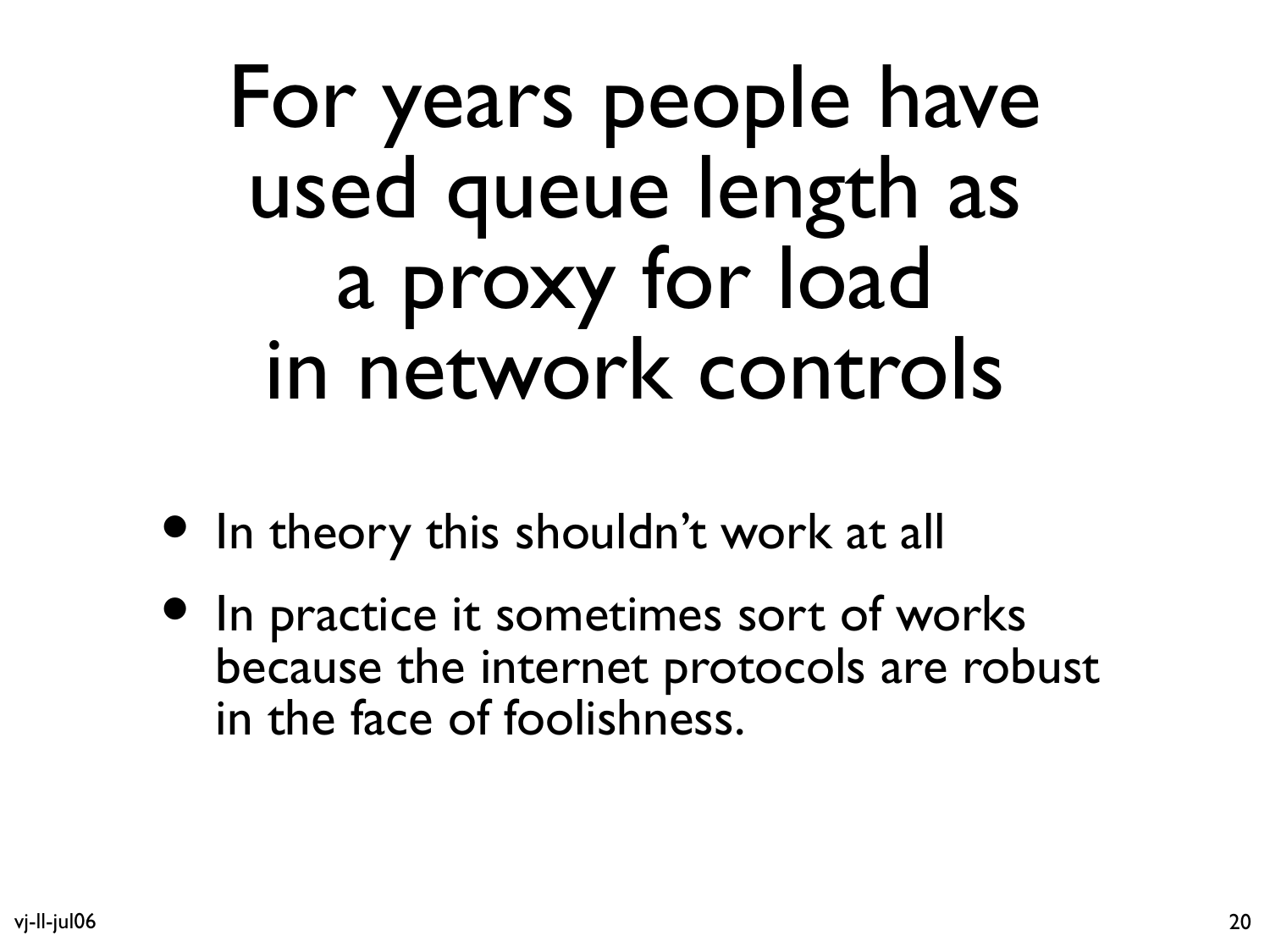# Theory failures

- There can be lots of Poisson traffic in the network but not at a bottleneck.
- Poisson requires *independent*, random uniform traffic but *at a bottleneck* real traffic is highly correlated and not at all uniform.
- The correlations are *intrinsic* since reliability requires a sender-receiver-sender loop and traffic in a loop is *never* poisson.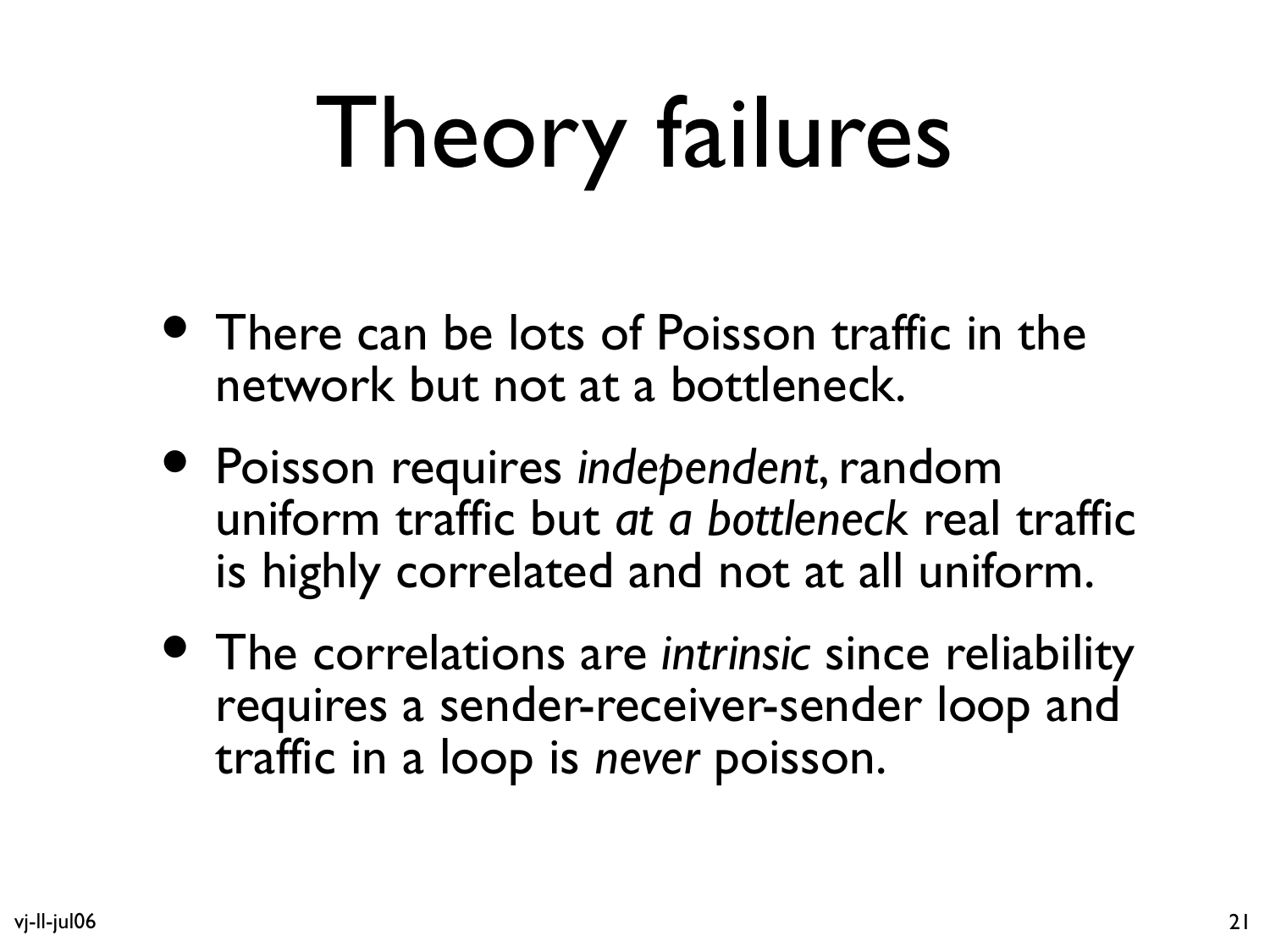# Poisson model isn't even representative

- Queue length is the integral of an arrival rate (with deterministic departures).
- Queue length for a Poisson process is proportional to arrival rate.
- Implies family where  $\int F(t) \propto F(t)$
- Exponential (Poisson process) is the *only* member of this family.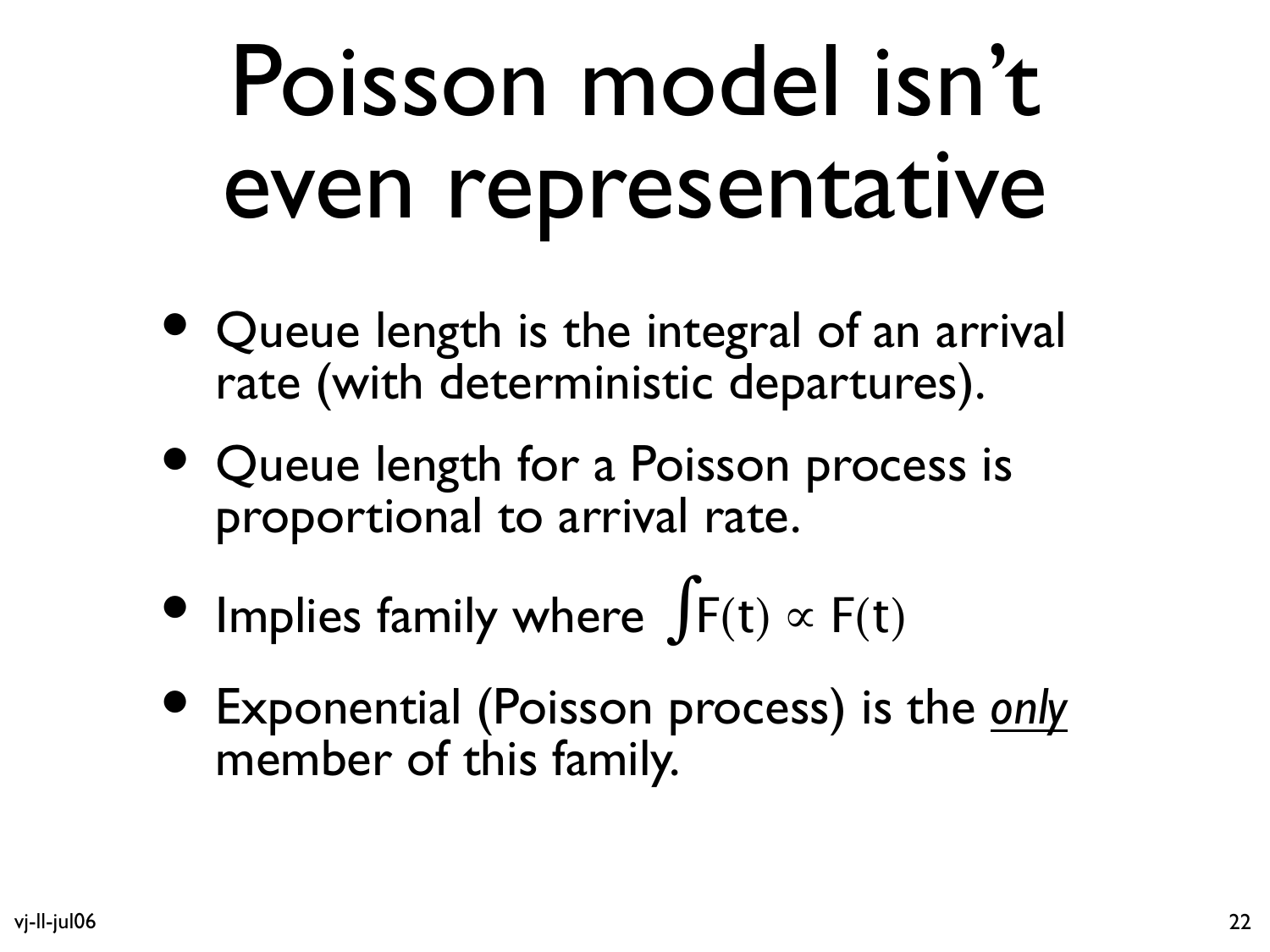- Poisson models fail because they're memoryless but congested router queues are all about memory.
- A much better mathematical model for real queues is a random process with memory. I.e., a *random walk* or *Brownian motion*.
- Its behavior is the polar opposite of poisson (see Feller, vol.1, chap.3).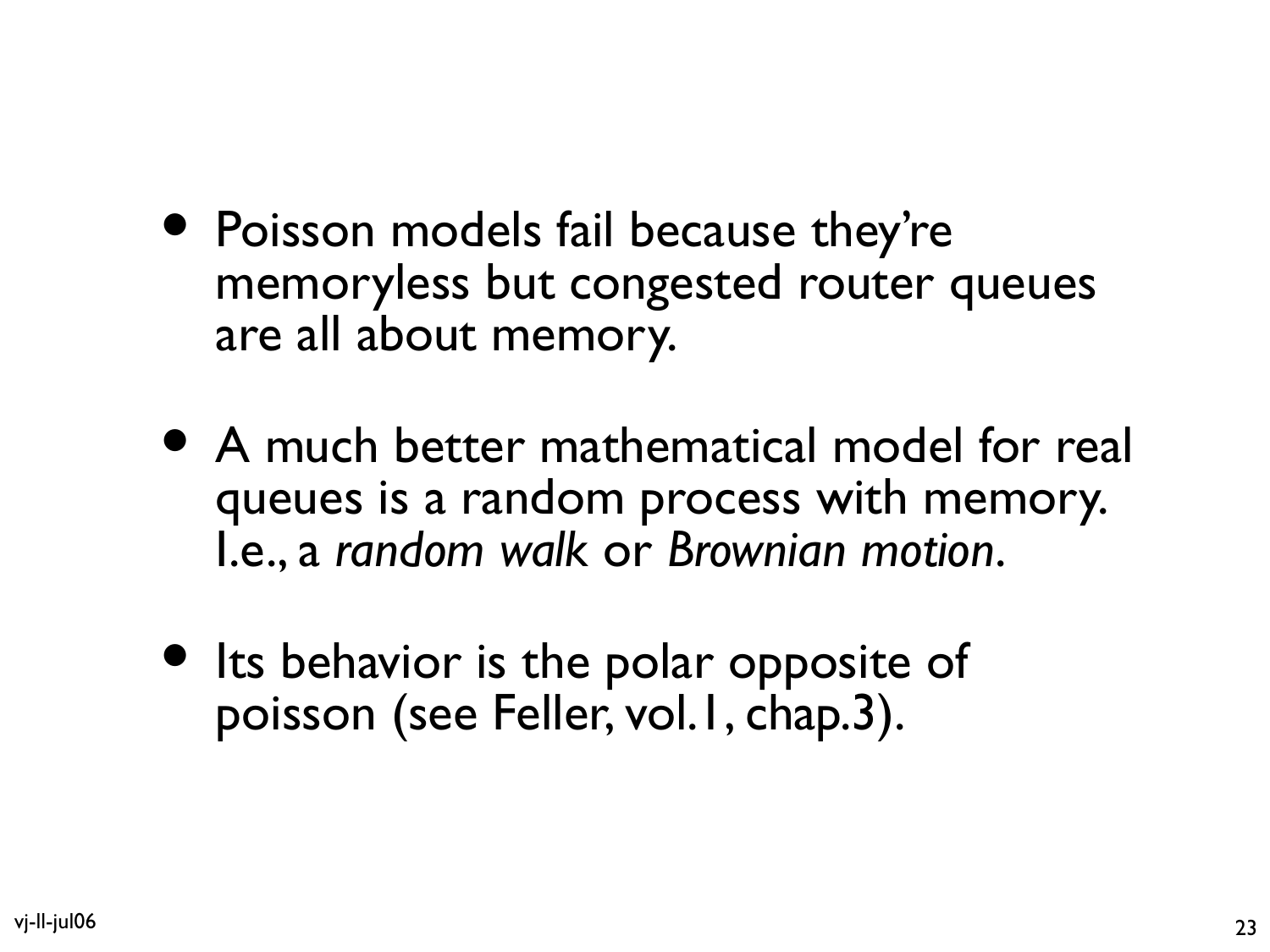### Two simulation runs of the simplest random walk (Bernoulli trials)

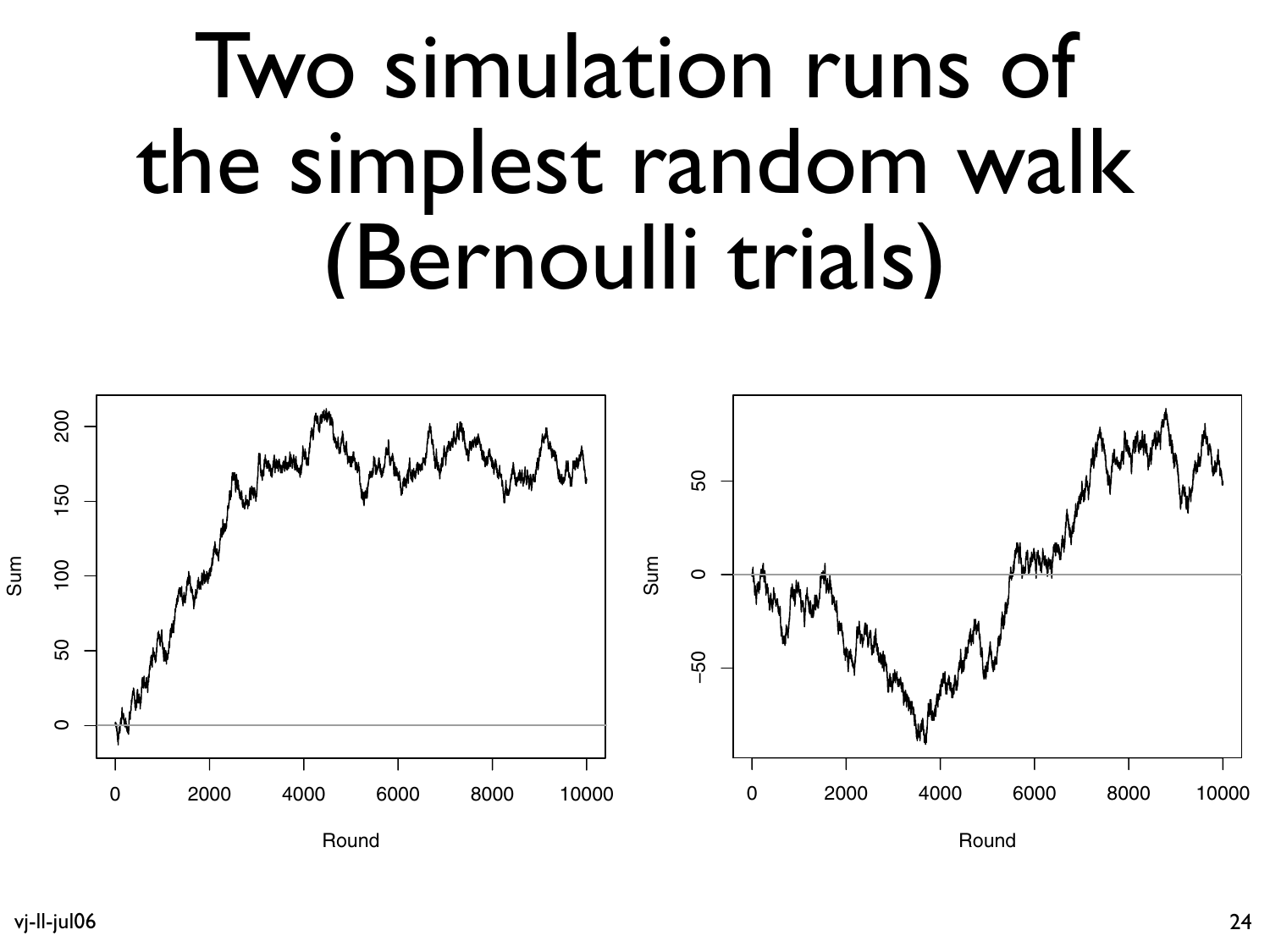#### Probability density distribution of the simplest random walk



Value after 100 iterations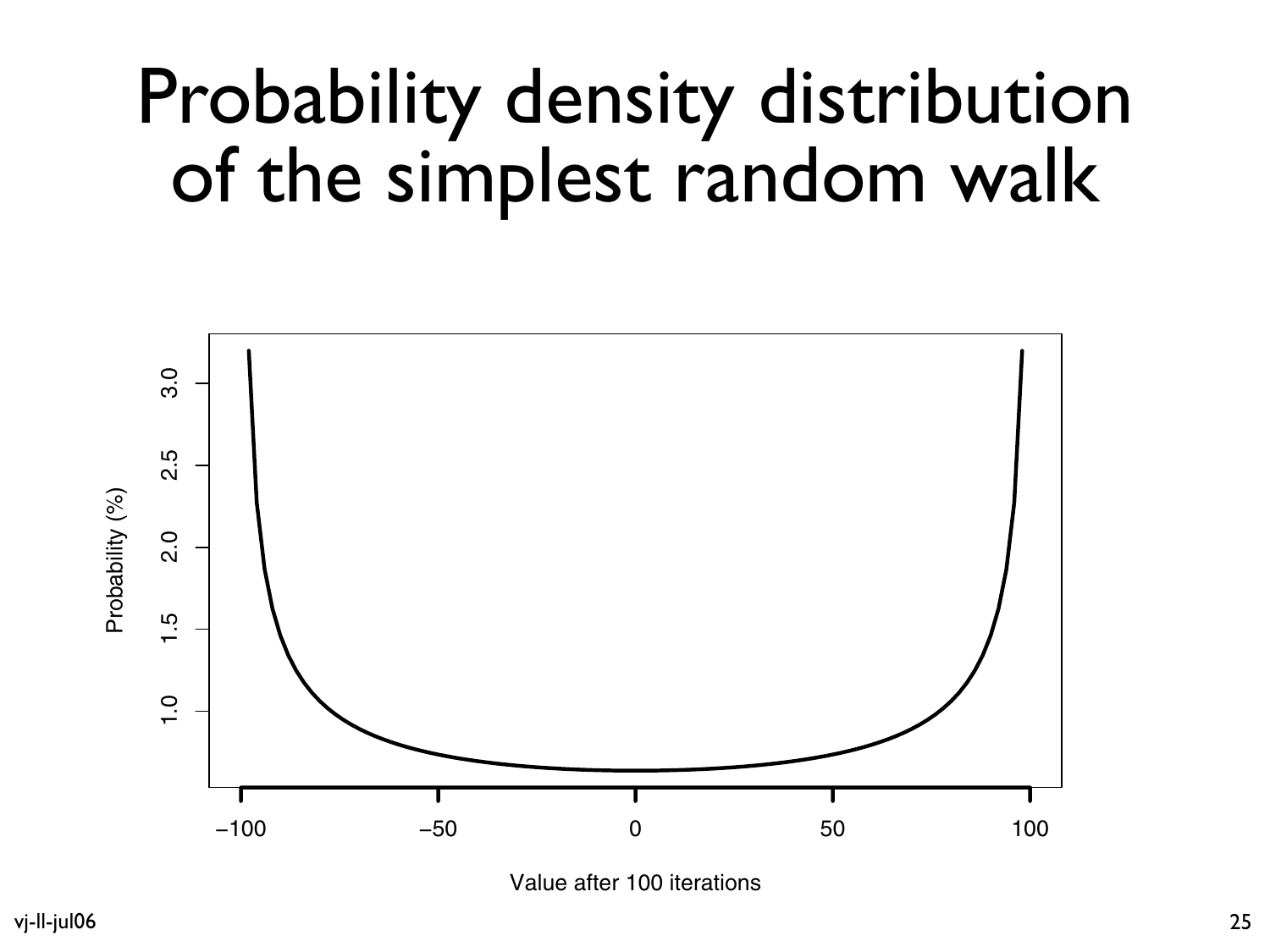# And now back to packets ...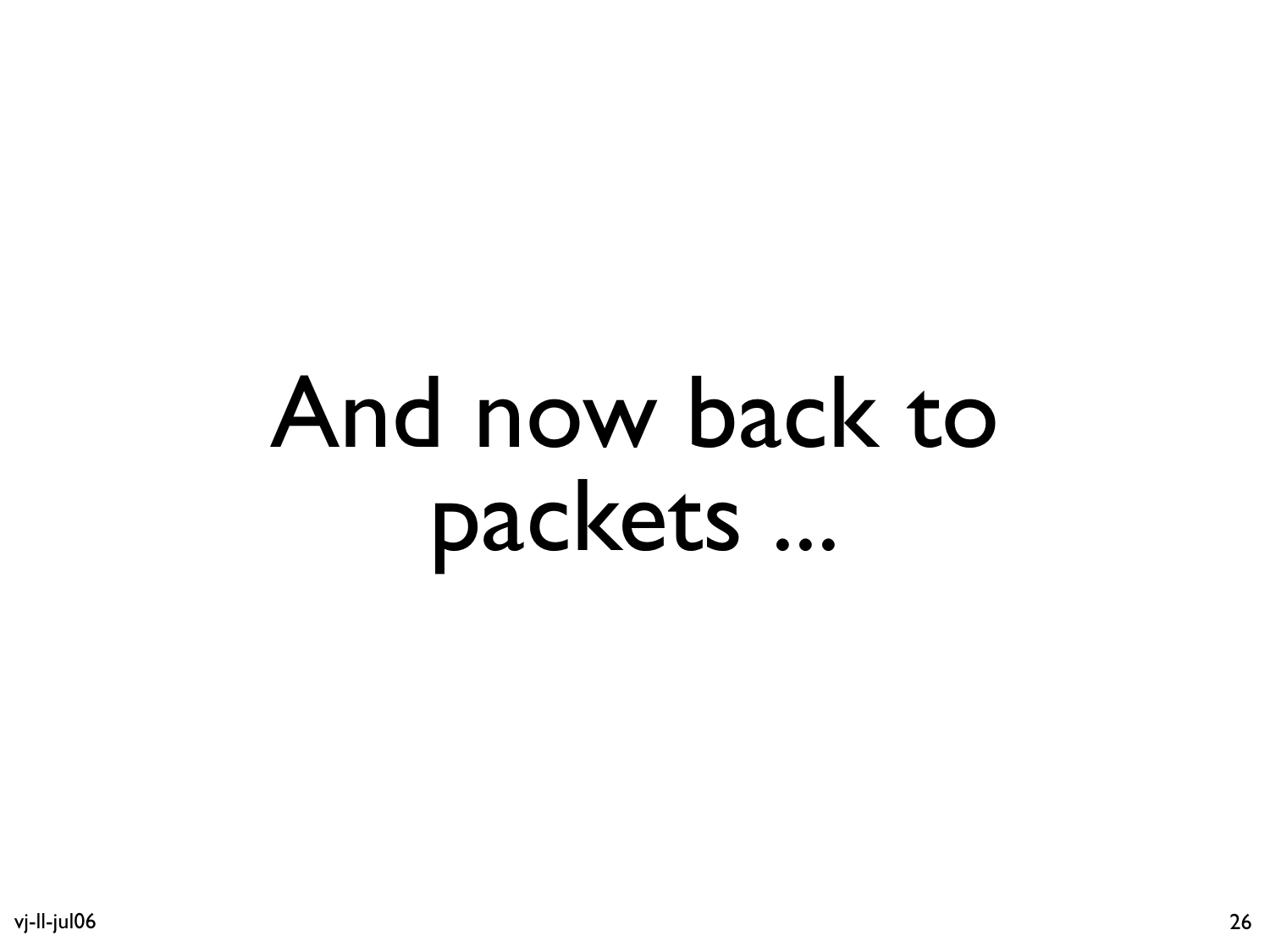#### CS profs try to instill intuition based on this picture of traffic:



#### Measured traffic usually looks more like:



Where does all the structure come from?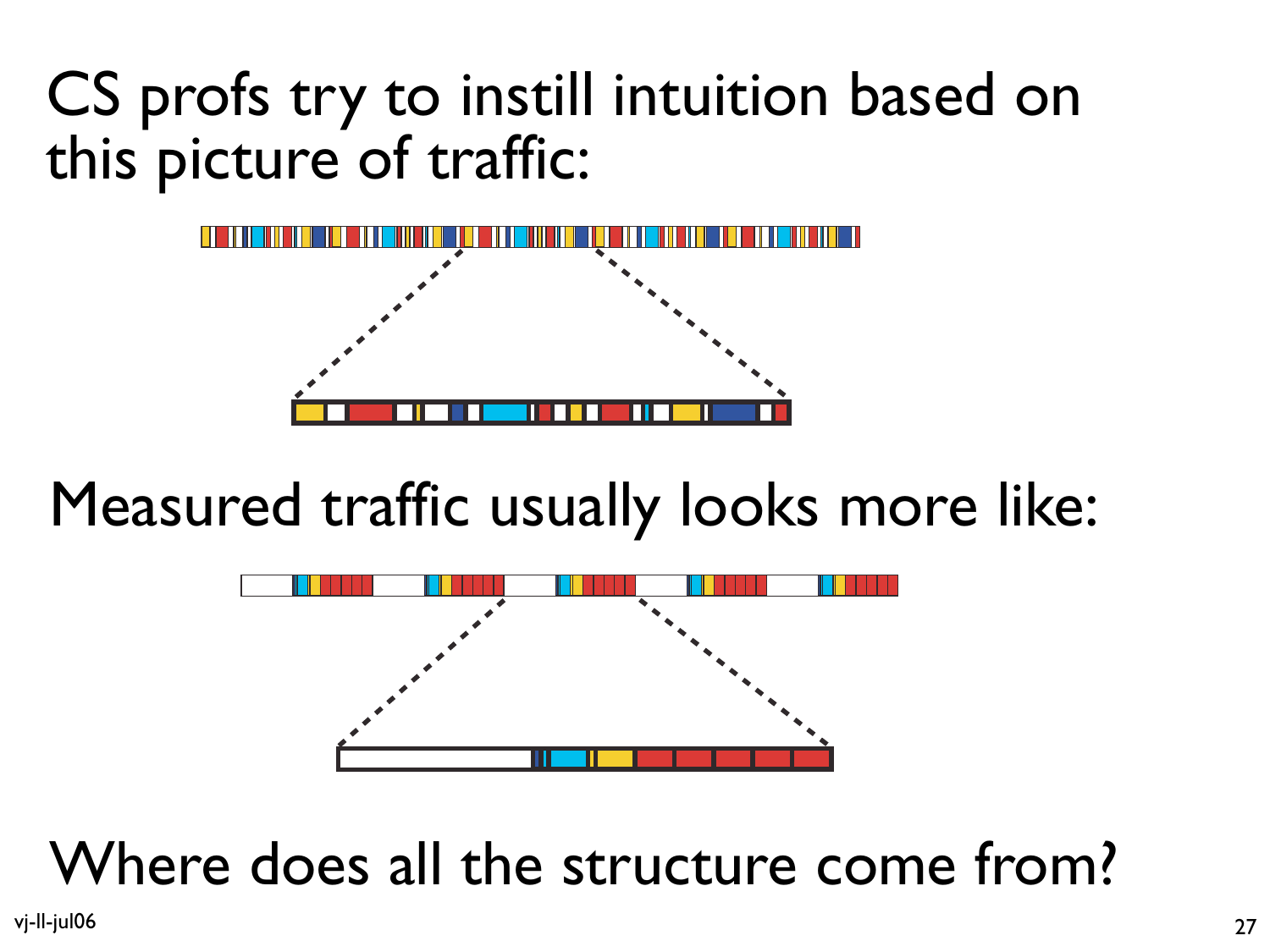- Part of the structure comes from the stability of high rate, bursty arrivals on the upstream side of the queue -- one conversation is unlikely to insert a packet into another's burst.
- This tendency to preserve bursts is then driven by some of the non-linear dynamics of the net ...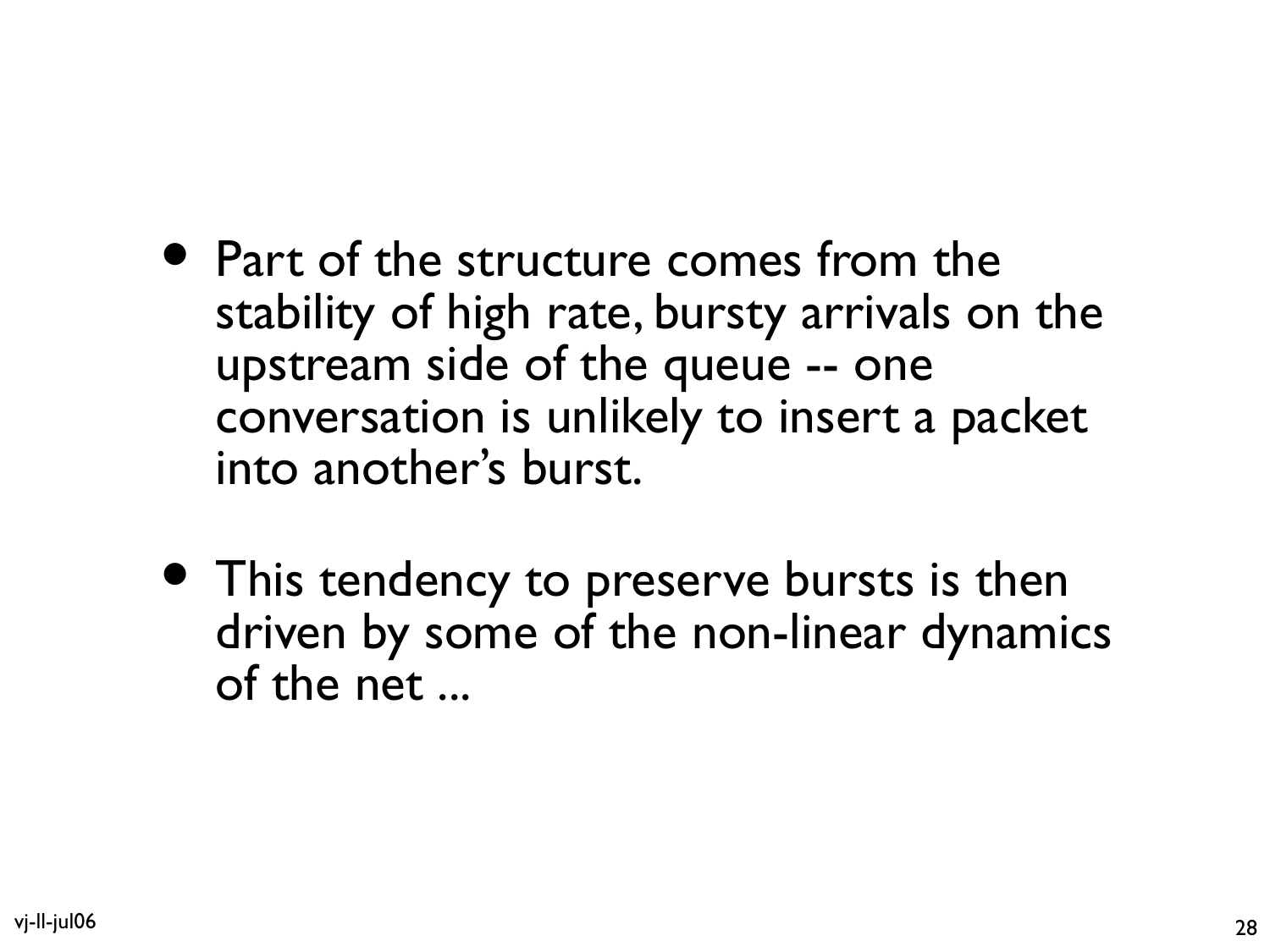# The Internet at 50,000 feet



**the Internet**

The ends are just mirrors, all the dynamics result from the (usually non-linear) behavior of the net.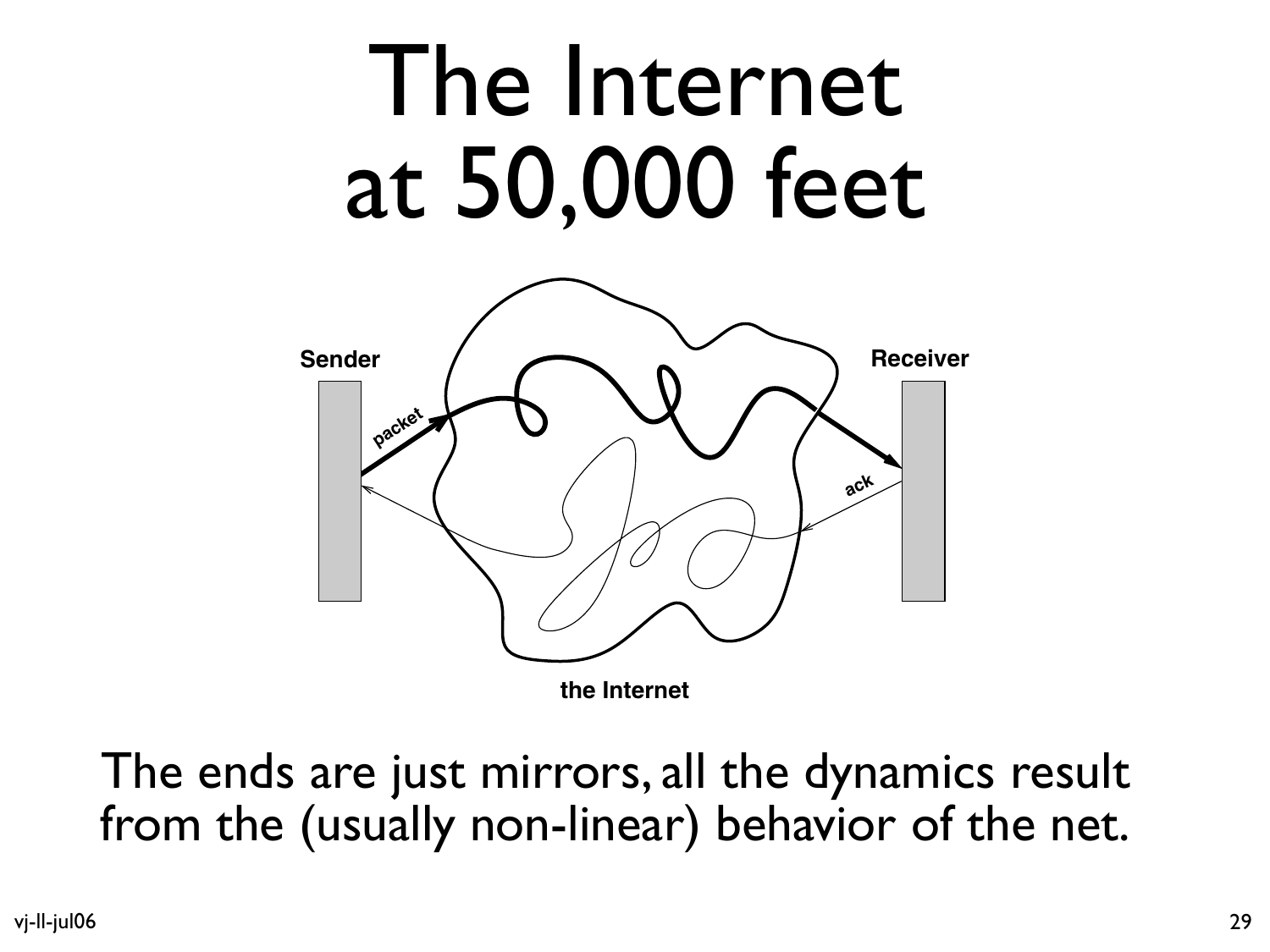#### How shared links make bursts



- Picture two conversations sharing a congested gateway as two separate train tracks with one common section.
- When a blue train waits for red trains to go through the shared section, the blue trains behind it catch up (get more clumped)
- If the merge rules are efficient (service each color to exhaustion), the system clumps exponentially fast.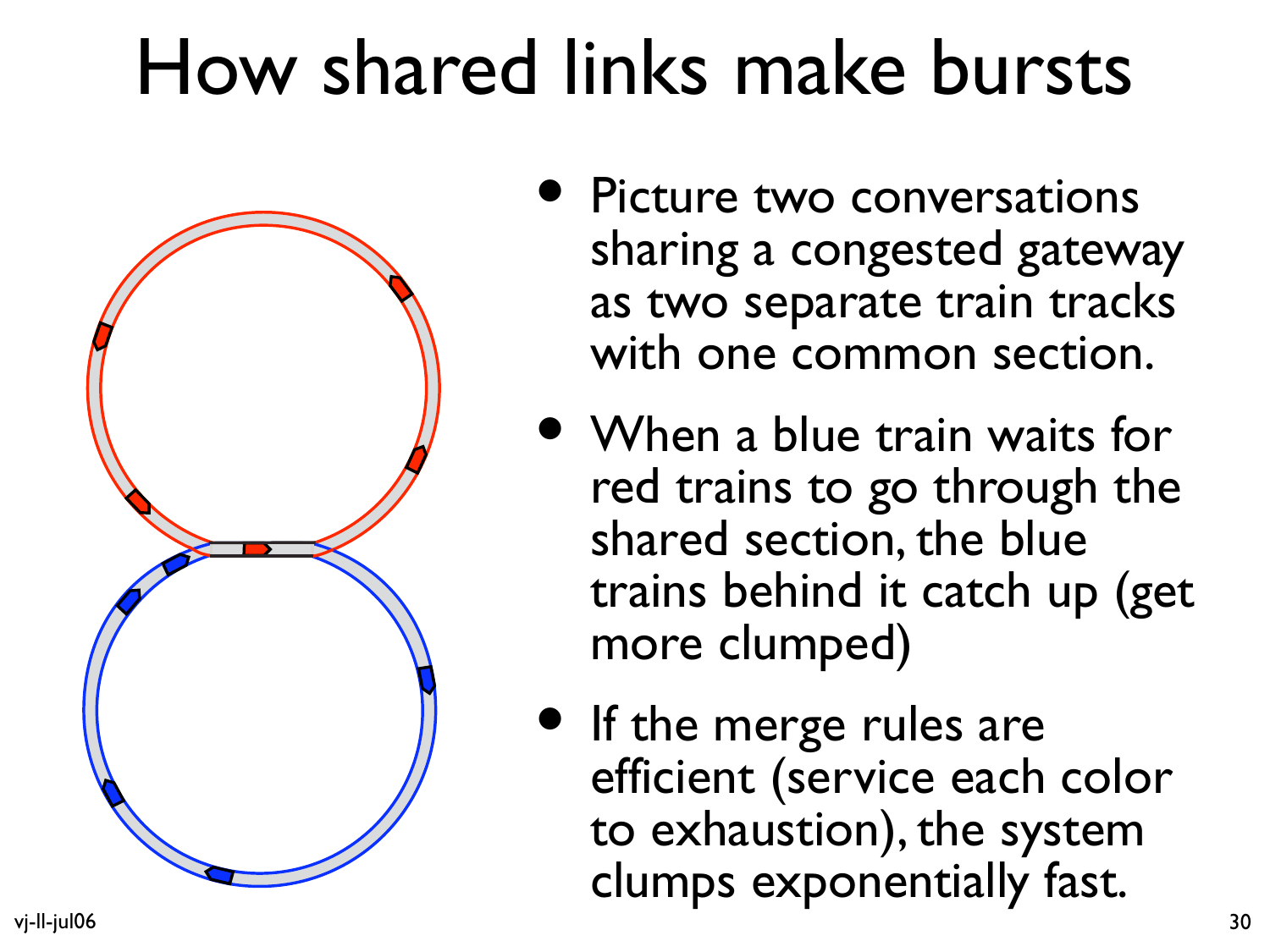- Clumping creates a 'horizon problem' that tends to bias traffic managers.
- For satellite systems, the traffic time structure can interact with superframe epoch structure in unfortunate ways (e.g.,ACTS hopping beams).
- Increasing delay or epoch length makes things worse (windows increase to compensate).

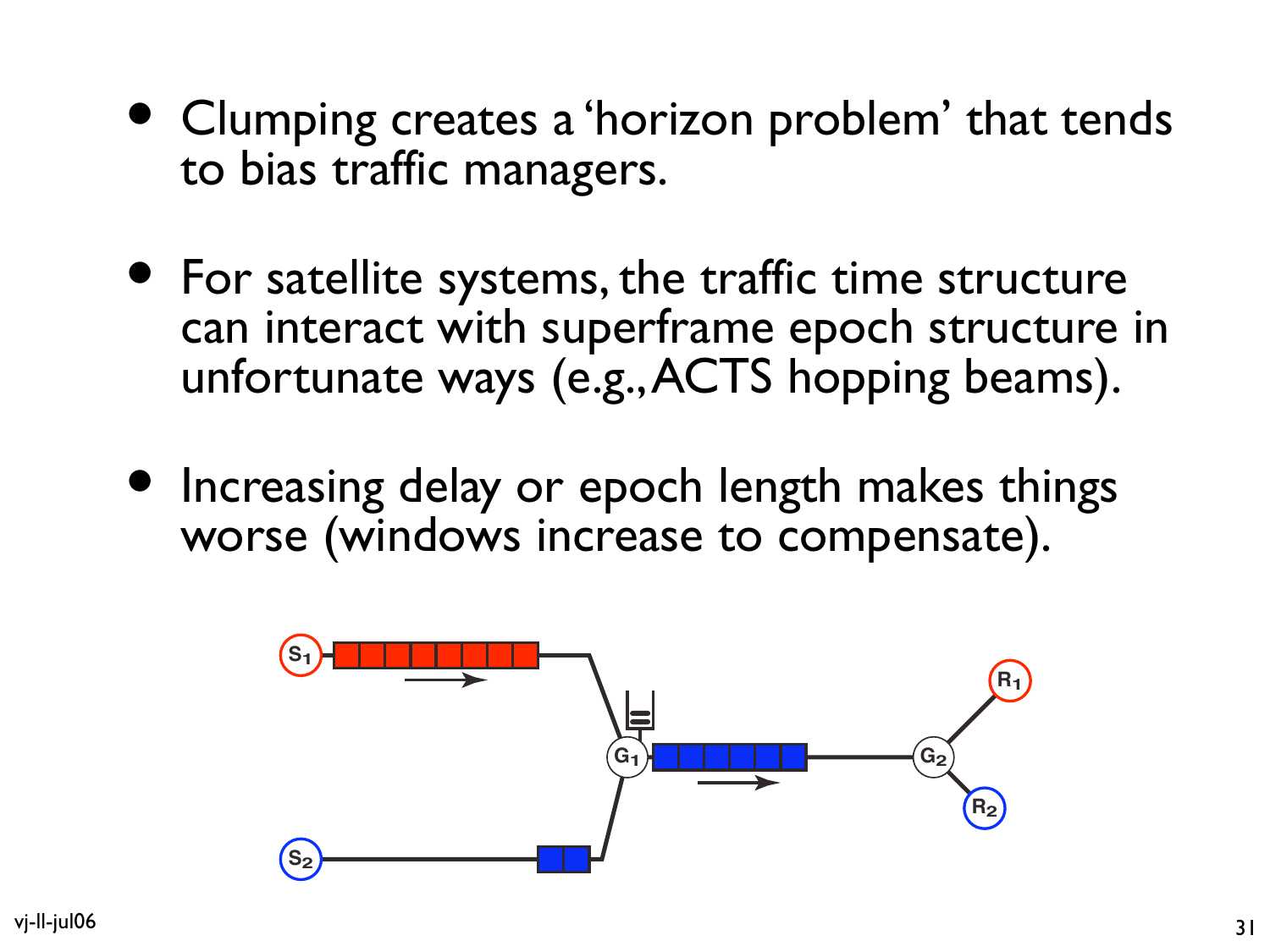# Suggestions

- Queue length is meaningless (but long term min can be useful).
- Try have at least a bandwidth\*delay of buffer.
- Don't let it stay full.
- Try for a 'flow-thru' architecture to minimize packet time-structure disturbance